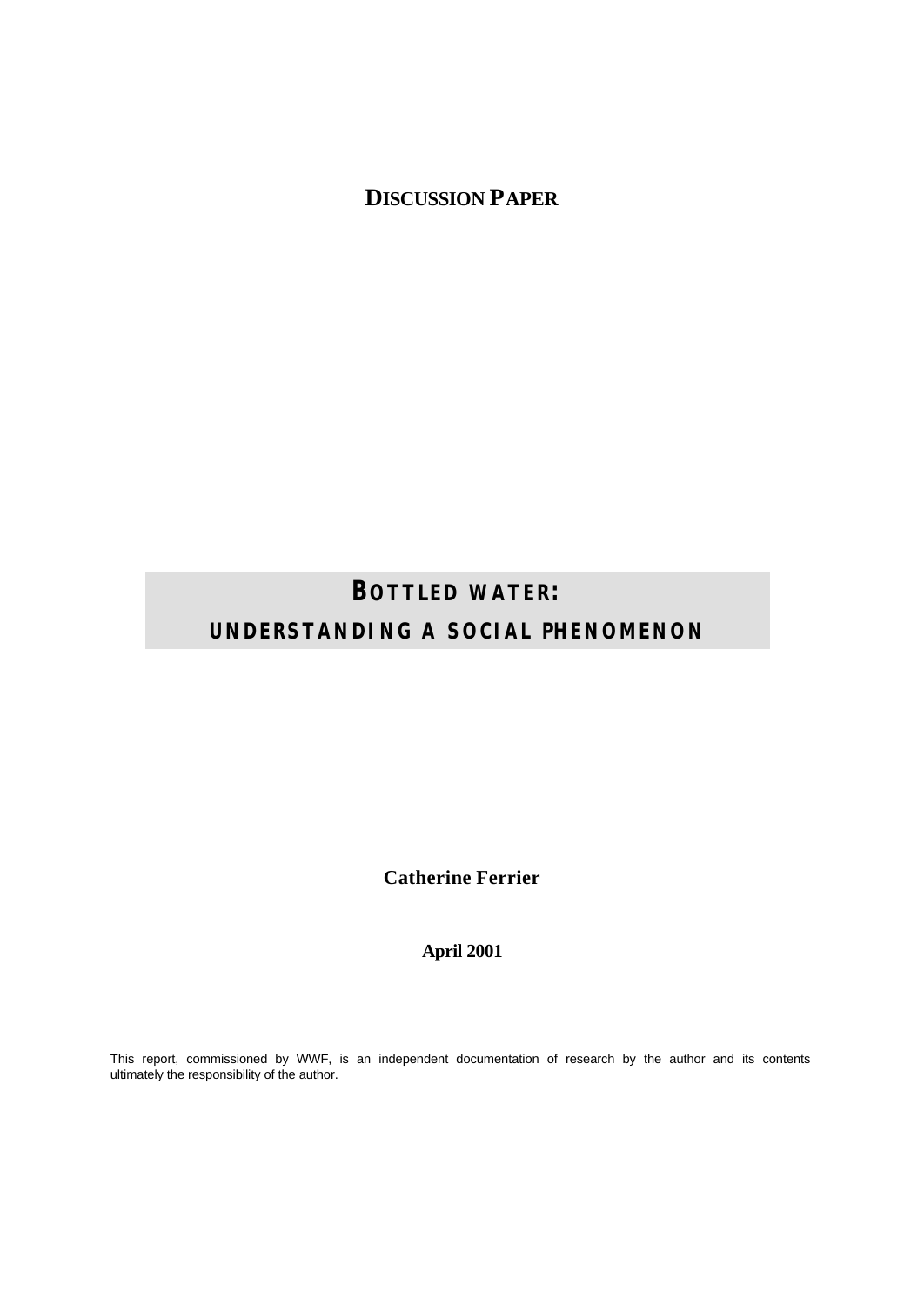# Table of contents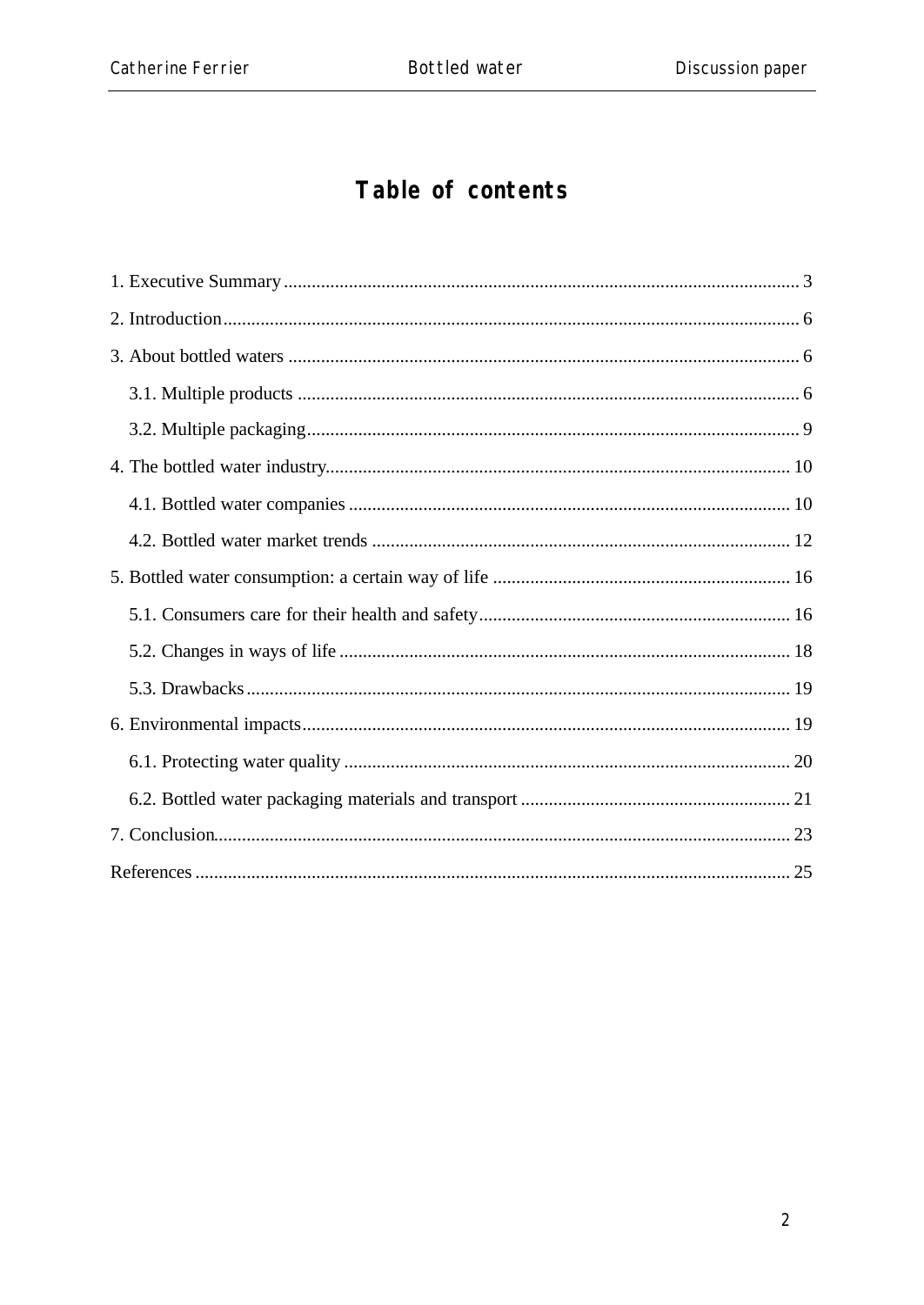## **1. Executive Summary**

The objective of this discussion paper is to provide an overview of the bottled water market situation. *Bottled water* is the most dynamic market of all the food and beverage industry. The term *bottled water* doesn't refer to one single product (section 3.1) and the same designation can be used to qualify different products, depending on countries. Three major types of bottled water can be identified:

- Â *Natural mineral water* is, in the European Union, an extremely specific product responding to strict criteria. It is wholesome underground still or aerated water, protected against pollution hazards and characterised by a constant level of minerals and trace elements. This water cannot be treated, nor added any exogenous elements, such as flavours or additives. United States require for natural mineral water to have a minimum level of 250 ppm total dissolved solids.
- Â *Spring water* in Europe is also underground water protected against pollution hazards. It cannot be treated but it doesn't need to have a constant mineral composition. Water from different springs can be sold under the same brand name. In United States, spring water is derived from an underground formation from which water flows naturally to the surface of the earth.
- **→** *Purified water* is surface or underground water that has been treated in order to be suitable for human consumption. It differs from tap water only through the way it is distributed (in bottles rather than through pipes) and its price.

In addition to these three major categories, the International Bottled Water Association (IBWA) considers four other categories of bottled waters: artesian water / artesian well water; drinking water; sparkling water and well water. So many different categories do not facilitate consumers' identification of the product they buy. In some cases, bottled water is actually bottled tap water.

Different materials are used for the packaging of bottled water: glass; plastic (PVC and PET) and aluminium or steel cans (section 3.2). These packaging have different shapes, colours and capacities. They are an essential part of the bottled water marketing. In some cases, it is even possible to recognise the brand of the bottled water only thanks to the shape and colour of its packaging (e.g.: Perrier).

The *bottled water industry* is very dynamic: numerous bottled water companies compete on this market. Although they can be extremely different, it is possible to identify three major categories of bottled water companies (section 4.1):

- Â *Smaller or larger firms* that were created to run and market one specific brand of bottled water. Some of them are century-old and family-owned, but most of them have now grouped or are under control of major multinational food companies, in particular Nestlé and Danone.
- Â *Sodas or soft drinks companies* now turn to the very promising bottled water market. Coca-Cola and PepsiCo, for example, take advantage of their large world-wide network of bottlers to sell purified water.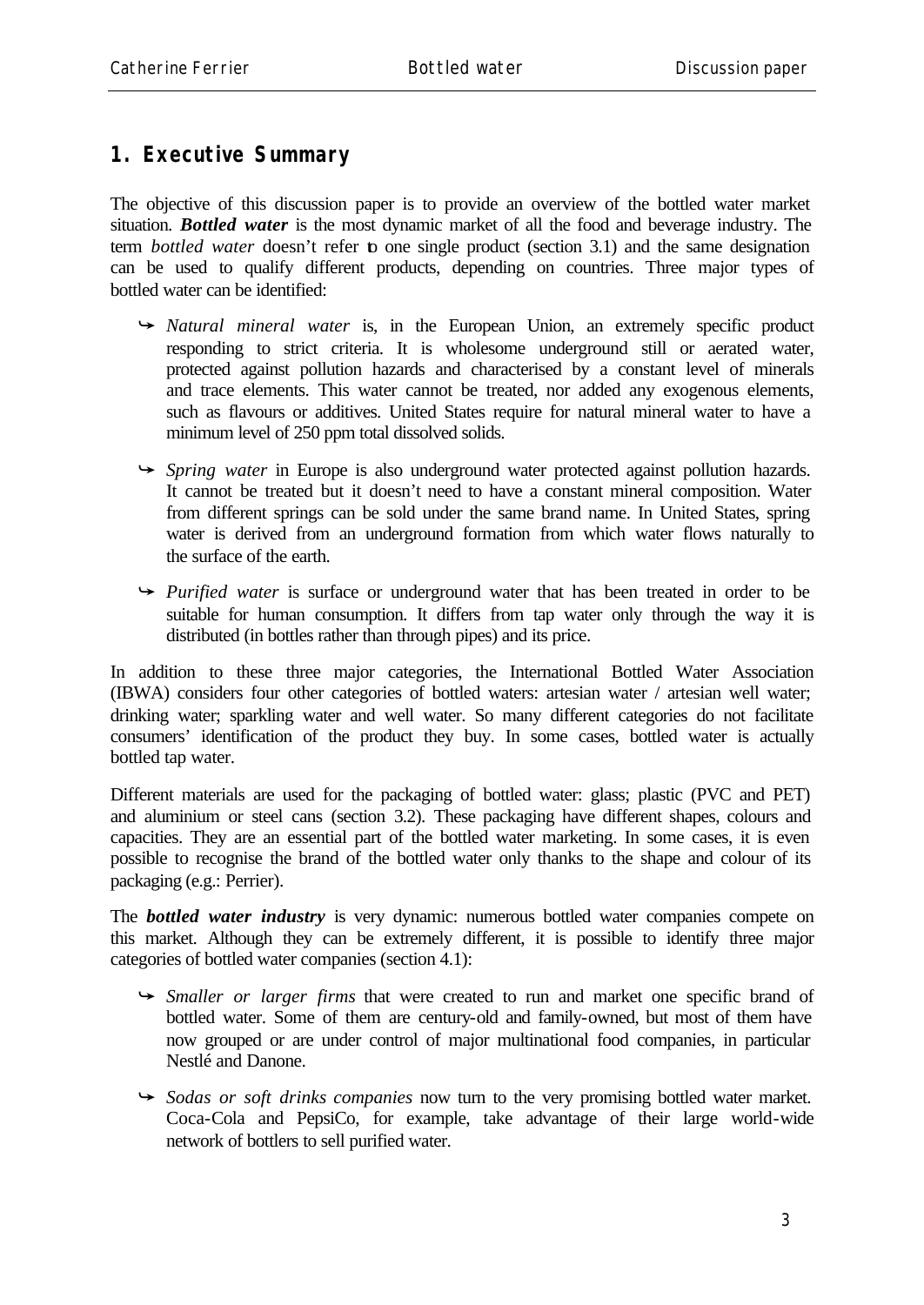Â *Companies providing tap water,* with extensive know-how in water purification now turn to a more lucrative distribution of water. Suez-Lyonnaise des Eaux and Vivendi, for instance, develop water services, such as home and office delivery of carboy water.

The world bottled water market represents an annual volume of 89 billion litres (section 4.2), and is estimated to be worth US\$ 22 billion. Western Europeans are the world's major bottled water consumers (85 litres/person/year), but the most promising markets are in Asia and the Pacific, with an annual increase of 15% for the period 1999-2001. The average world consumption grows by 7% each year. 75% of the world market is still controlled by local actors. Evian is n°1 in the world for still water, with 1'441 million litres sold in 1999.

Bottled water is a particularly competitive market, hence companies need to develop diverse marketing strategies, such as accessing new markets by owning or developing partnership with regional brands, developing new products (e.g.: flavoured water) or by-products (e.g.: cosmetics) and developing services (e.g.: home and office delivery of carboy water).

**Bottled water consumption** reflects a certain way of life (section 5). There is a long tradition in Europe for drinking bottled water. Nowadays, this habit has reached the rest of the world. Why do consumers choose to drink bottled water? In many cases, bottled water is an alternative to tap water. Consumers think it tastes better than tap water (no chlorine taste), they perceive it as being safer and of better quality. They also look for security: food scandals in industrialised countries and water-borne diseases in developing countries have a great impact on their attitude. Bottled water is perceived as pure and safe, although it is not necessarily the case. Consumers care for their health and their well-being: they buy bottled water to feel well, to lose weight. Bottled water is a healthy alternative to other beverages.

Changes in ways of life also explain this boost of bottled water sales. Increasing urbanisation, causing tap water quality to decline, can explain this situation. In particular, natural mineral water cannot be treated, nor added any element. It is therefore perceived as "natural" by city dwellers looking for genuine products. Increasing standards of living and greater use of cars enable people to bring home without pain a higher number of heavy and expensive bottled water: the price of bottled water is an average 500 to 1000 times higher than the one of tap water. The use of plastic (PVC, then PET) makes bottles lighter and easier to carry than when they were only made of glass. The expansion of shopping centres, outside city-centres, provide consumers with a greater choice in bottled water brands. Working habits change in developed countries, with the decline of agriculture and industry. Most people have office works and the bottle of water is now a common element on a desk, next to the computer and the telephone. Drinking bottled water is a sign of a rise in the social scale. Above all, bottled water is a huge marketing success.

Bottled water, like any other industries, is not exempt of *environmental impacts*, either positive or negative. Natural mineral water and other bottled waters, as well as regular drinking water, must meet strict quality requirements. However, this doesn't necessarily imply an improvement in general water quality: natural mineral water springs are indeed protected against pollution hazards, but this has an impact on a limited area; purified bottled water doesn't need extremely good quality water prior to being treated, although this could reduce treatment loads and costs. Protection areas are often established around water abstraction points, locally protecting the environment.

The choice of bottled water packaging material is increasingly done taking into account environmental considerations. PET is increasingly chosen instead of PVC because of its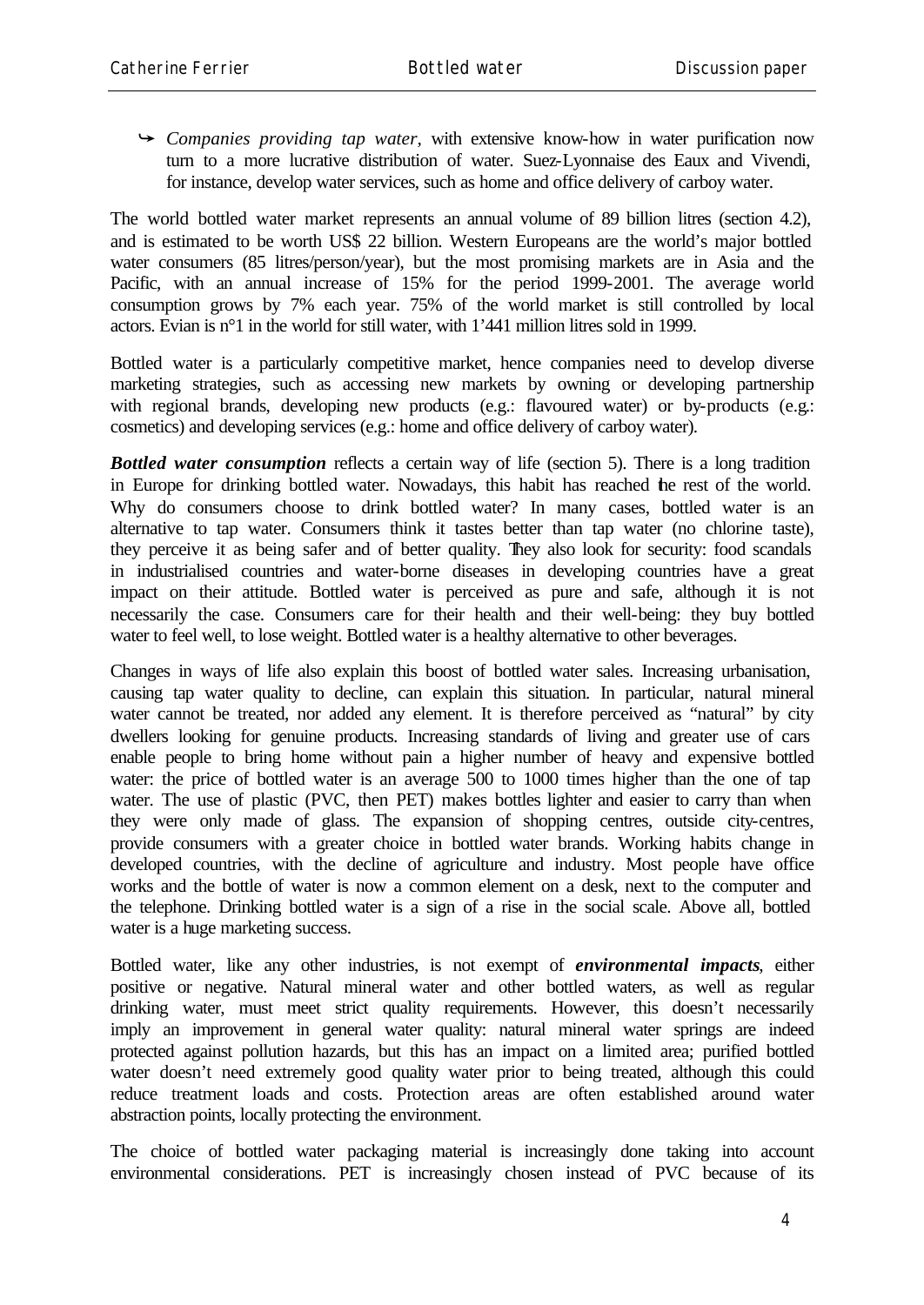properties: it is light, easy to work on and very transparent. It can be re-manufactured into many different products, such as fibres for the clothing industry. When burnt, it doesn't release chlorine into the atmosphere, contrary to PVC, whatever type of incinerator is used. Negative environmental impacts, in particular energy consumption, are reduced if PET, aluminium and glass packages are washed and re-filled rather than re-manufactured. Emerging and developing countries may not have the necessary infrastructure to incinerate or recycle the bottles.

Trading and transporting bottled water all over the world also has an important environmental impact, in particular on atmospheric pollution and climate change because of fuel combustion. This impact varies a lot depending on many factors, i.e.: the type of transport used (train vs. old trucks), the type of fuel used (electricity vs. diesel), the distance to travel, etc. Considering current market trends, transport of bottled water should keep growing; nevertheless, 75% of the world bottled water is produced and distributed on a regional scale, thus limiting transports.

Drinking bottled water has become a trivial habit in many people's lives. Bottled water may even be necessary, for instance in case of temporary tap water contamination. Whatever the reasons, the trend towards consuming bottled water will keep increasing in the coming years.

Bottled water quality is generally good, although it can suffer from the same contamination hazards as tap water. In Europe, bottled water quality is frequently tested, both by independent labs and by companies' internal services. Certainly, controls made by bottled water companies' internal labs may be biased. Yet, it is not in the interest of the companies, who base their marketing strategies on the purity of their products, to hide away occasional contamination and sell bad quality waters, although this may happen. To improve bottled water quality, companies should release their quality tests on a day-to-day basis and make them available to a wide number of people, for instance through the internet. Also, it is essential that consumers have access to major information directly on the bottles' labels, i.e., the "type" of water (natural mineral water, purified water, etc.), its mineral composition, the location of the spring (particularly if the water is derived from municipal networks) or the treatments this water may have undergone.

Developing international standards on bottled water could facilitate consumers' access to this product, for instance simplifying bottled water designations and ensuring its good quality. The standards the Codex Alimentarius Commission is working on could be given more importance in the future due to the increasing bottled water trade. Once mere recommendations, these standards could be referred to in trade controversies under the World Trade Organisation rules.

Negative environmental impacts of bottled water could be further reduced implementing simple solutions, e.g. re-using bottles of water, in adequate sanitary conditions, rather than remanufacturing them or promoting local springs instead of trading world-wide. Could the current increase in bottled water consumption threaten local water resources, in particular in countries already facing alarming water problems? Either bottled water put an additional pressure on local water resources already under stress, or imported bottled water slightly reduce water stress.

Is bottled water a threat to tap water? Bottled waters should not be considered a sustainable alternative to tap water: they are not exempt of periodical contamination and are less energy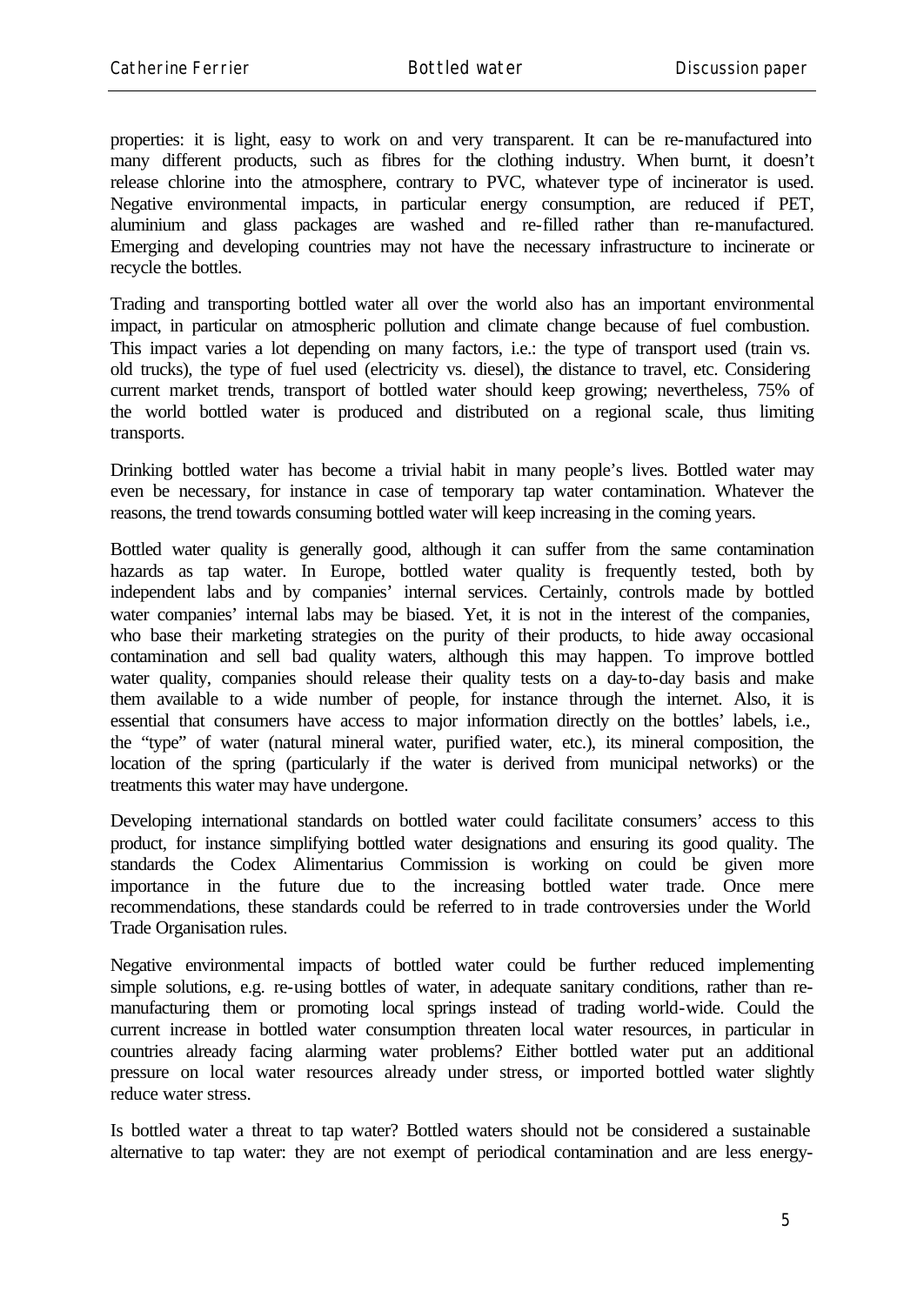efficient than tap water. Tap water is and should remain a public service meant to deliver good quality drinking water.

## **2. Introduction**

Bottled water consumption has been steadily growing in the world for the past 30 years. It is the most dynamic sector of all the food and beverage industry: bottled water consumption in the world increases by an average 7% each year, in spite of its excessively high price compared to tap water and although industrialised countries consumers have, in principle, access to cheap good quality tap water. How can we explain this trends and what are the consequences for tap water producers, for consumers, for the environment?

This discussion paper aims to provide background information on bottled water and the bottled water world market, in order to understand he reasons of a trend that goes beyond a simple fashion and turns to be a real social phenomenon. It will first identify existing types of bottled water: although they seem very much alike, bottles of water don't contain the same product. The increase in bottled water consumption has boosted the bottled water industry and market trends show very promising perspectives for the future. This paper will then identify the major reasons why consumers choose to buy expensive bottled water rather than drink tap water. It will finally analyse the impact this industry has on the environment.

# **3. About bottled waters**

When sold in groceries or supermarkets, bottled waters all look like the same. However, there are important differences: all bottles don't contain the same product. There is very little in common between natural mineral water and purified water, as the chemical compositions or the treatments these waters can undergo respond to very different criteria that can change from one country to another. In some cases bottled water is merely bottled tap water.

### **3.1. Multiple products**

l

Three major types of bottled water can be identified: natural mineral water, spring water and purified water.

*1. Natural mineral water* corresponds, in the European Union, to an extremely specific product that must meet certain criteria. It is "microbiologically wholesome water, originating in an underground water table or deposit and emerging from a spring tapped at one or more natural or bore exits"<sup>1</sup>. Natural mineral water, whether still or aerated, is very different from other types of bottled water, because of:

- $\rightarrow$  its nature, characterised by a constant level of minerals and trace elements. Natural mineral water is particularly wholesome and can have health-benefiting effects;
- $\rightarrow$  its original state, preserved intact because of the underground origin of the water, which has been protected from all risks of pollution. Its composition must remain stable and must not be affected by possible variations in the rate of flow.

<sup>&</sup>lt;sup>1</sup> Council Directive 80/777/EEC of 15 July 1980 on the approximation of the laws of the Member States relating to the exploitation and marketing of natural mineral waters, OJ L 229, 30.08.1980, Annex I: "Definition".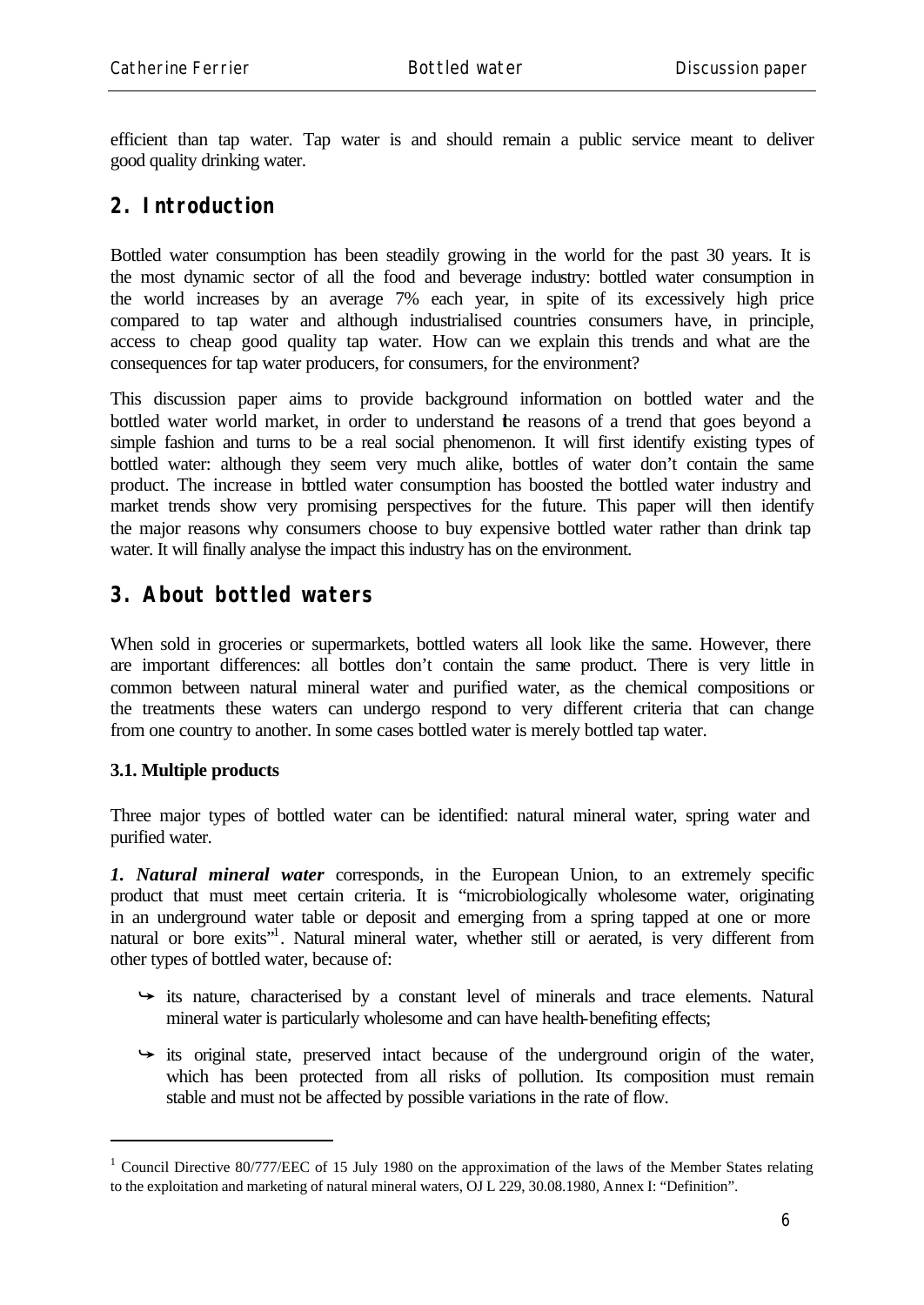Natural mineral water has to be recognised as such by a responsible authority in EU member states<sup>2</sup>, assessing their characteristics from geological, hydrological, physical, chemical and microbiological points of view. If necessary, pharmacological, physiological and clinical tests can be conducted.

Natural mineral waters are not sterile water and can contain natural microflora. It is a raw product that cannot be treated, i.e. disinfected, nor have any exogenous element such as additives or flavours put into it<sup>3</sup>. However, some exceptions are admitted, as long as they do not alter the composition of the water, in particular:

- $\rightarrow$  the separation of unstable elements, such as iron and sulphur compounds;
- $\rightarrow$  the separation of undesirable constituents, such as manganese or arsenic;
- $\rightarrow$  the total or partial elimination of free carbon dioxide by exclusively physical methods.

In United States, the definition for natural mineral bottled water is far less restrictive. According to the International Bottled Water Association  $(BWA)^4$ , this sort of water should not contain less than 250 parts per million (ppm) total dissolved solids. The water should come from a source tapped at one or more bore-holes or springs, originating from a geographically and physically protected underground water source. Mineral water is distinguished from other types of bottled water by its constant level and relative proportions of mineral and trace elements at the point of emergence from the source, taking into account the fluctuations of natural flows. No minerals can be added to this product. Mineral water sold in emerging countries like India usually don't respect any of these criteria and most of the time it is mere purified waters (José Raphel, 1998).

At world level, the best-known brands of natural mineral water are Evian, Volvic, Perrier, San Pellegrino, etc. All of them are under the control of either Danone or Nestlé (see below, §4.1).

Many bottled water brands base their publicity on the – supposed – purity of their product. However, the only truly pure water is distilled water, which is not suitable for human consumption5. Water, whether available in bottles or from the tap, always contains a certain amount of minerals and trace elements, collected throughout their geological course. The mineral composition of each water depends on the geological layers water crosses and on the time spent in the ground. These organic elements and their interaction are essential to the constitution of the human body.

Minerals are composed of electrolytes: anions (chlorine, bicarbonate, phosphorous, sulphur, organic acids, proteins) and cations (sodium, potassium, calcium, magnesium). For instance, sulphates are important for digestion; calcium is essential to the making of teeth and bones; phosphorous is necessary to the assimilation of calcium and contributes to brain activity and teeth protection.

Trace elements are metals and metalloids constantly present in very small amounts in the human body and participating in most of its biochemical reactions. Iron, fluorine, selenium, silicon and vanadium are the main trace elements found in waters, but some waters can also contain iodine, zinc, copper or silver. Fluorine helps preventing tooth decay – WHO recommends to add fluorine in municipal tap water (1 mg to 1,5 mg/ litre) −; iron is the main element in haemoglobin, thanks to which blood can carry oxygen throughout the

(IBWA, http://www.bottledwater.org/public/whatis.htm).

 $2^2$  For instance in France: the Ministry of Health, upon recommendation from the National Academy of Medicine.

<sup>&</sup>lt;sup>3</sup> When given such treatments, they are not considered natural mineral water anymore, but rather soft drinks.

<sup>&</sup>lt;sup>4</sup> Founded in 1958, the International Bottled Water Association (IBWA) is a trade association, representing the bottled water industry. Its members − more than 1'200 US-based and international bottlers, distributors and suppliers – produce and distribute 85% of the bottled water sold in the USA.

<sup>&</sup>lt;sup>5</sup> However, Calistoga, an American water belonging to Nestlé, bottles distilled water.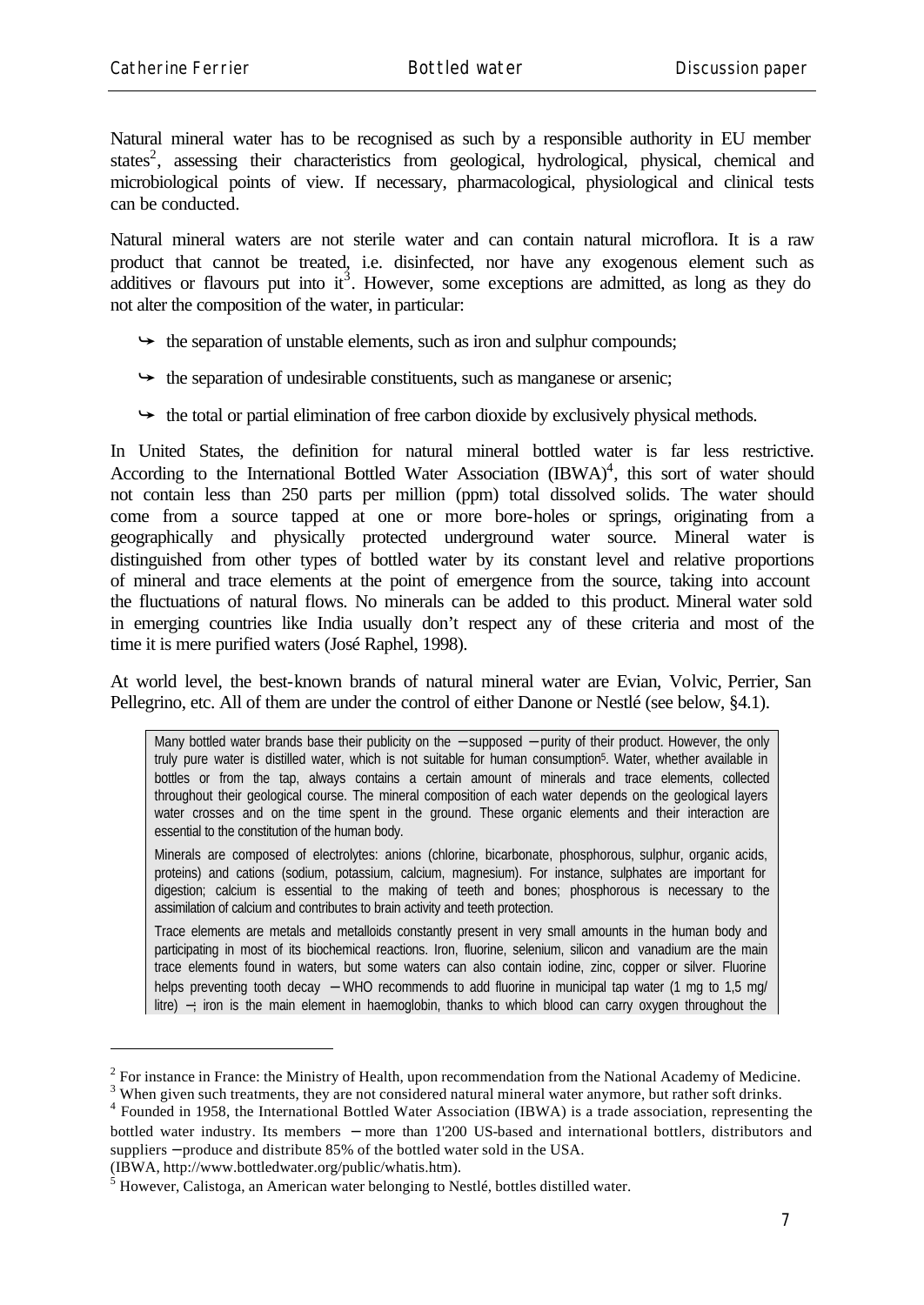body. However, iron is unstable in water and is removed prior to bottling. Natural mineral water can often be highly concentrated in minerals, much above the limits generally admitted for tap water. Excessive drinking of such waters could, in the long run, be harmful to human health.

#### **Box 1: Water, minerals and trace elements**

*2. Spring water* is underground water, protected against pollution hazards, microbiologically safe, suitable for human consumption without any additional treatment, except those authorised such as aeration (Evian, 2000). In Europe, spring water is different from natural mineral water as it must stick to the same standards applicable to drinking water. It doesn't need to have a constant mineral composition. The consumption of this type of water is increasing, as it is generally cheaper than natural mineral water.

In United Sates, the IBWA understands spring water as "water derived from an underground formation from which water flows naturally to the surface of the earth". Spring water must be collected only at the spring or through a bore hole tapping the underground formation finding the spring. Spring water collected with the use of an external force must be from the same underground stratum as the spring and must have all the physical properties, before treatment, and be of the same composition and quality as the water that flows naturally to the surface of the earth (IBWA, 2000).

*3. Purified water* or *drinking water* is water taken from rivers, lakes or underground springs that has undergone some form of treatment. It can be produced by "distillation, deionisation, reverse osmosis or other suitable processes" (IBWA, 2000). It can be chemically treated in order to have some components disappear. Waters with different components can be mixed. Considering the way it is produced, there is little difference between purified water and municipal tap water, except in the distribution method and retail price. Some companies also market enriched water, i.e. purified water that was added some minerals: this is the case, e.g., of Nestlé's Pure Life, and Coca-Cola's BonAquA (see § 4.1). Purified water is actually a manufactured product.

The International Bottled Water Association considers four additional categories of bottled waters (IBWA, 2000):

*1. Artesian water / artesian well water* is bottled water from a well that taps a confined aquifer (a water-bearing underground layer of rock or sand) in which the water level stands at some height above the top of the aquifer.

*2. Drinking water* is water that is sold for human consumption in sanitary containers and contains no added sweeteners or chemical additives (other than flavours, extracts or essences). It must be calorie-free and sugar-free. Flavours, extracts or essences may be added to drinking water comprising less than one-percent-by-weight of the final product or the product will be considered a soft drink. Drinking water may be sodium-free or contain very low amounts of sodium.

*3. Sparkling water* is water that after treatment and possible replacement with carbon dioxide contains the same amount of carbon dioxide that it had at emergence from the source.

*4. Well water* is bottled water from a hole bored, drilled or otherwise constructed in the ground which taps the water of an aquifer.

If these waters contain the minimum required mineral content according to US standards, they can be called "mineral waters".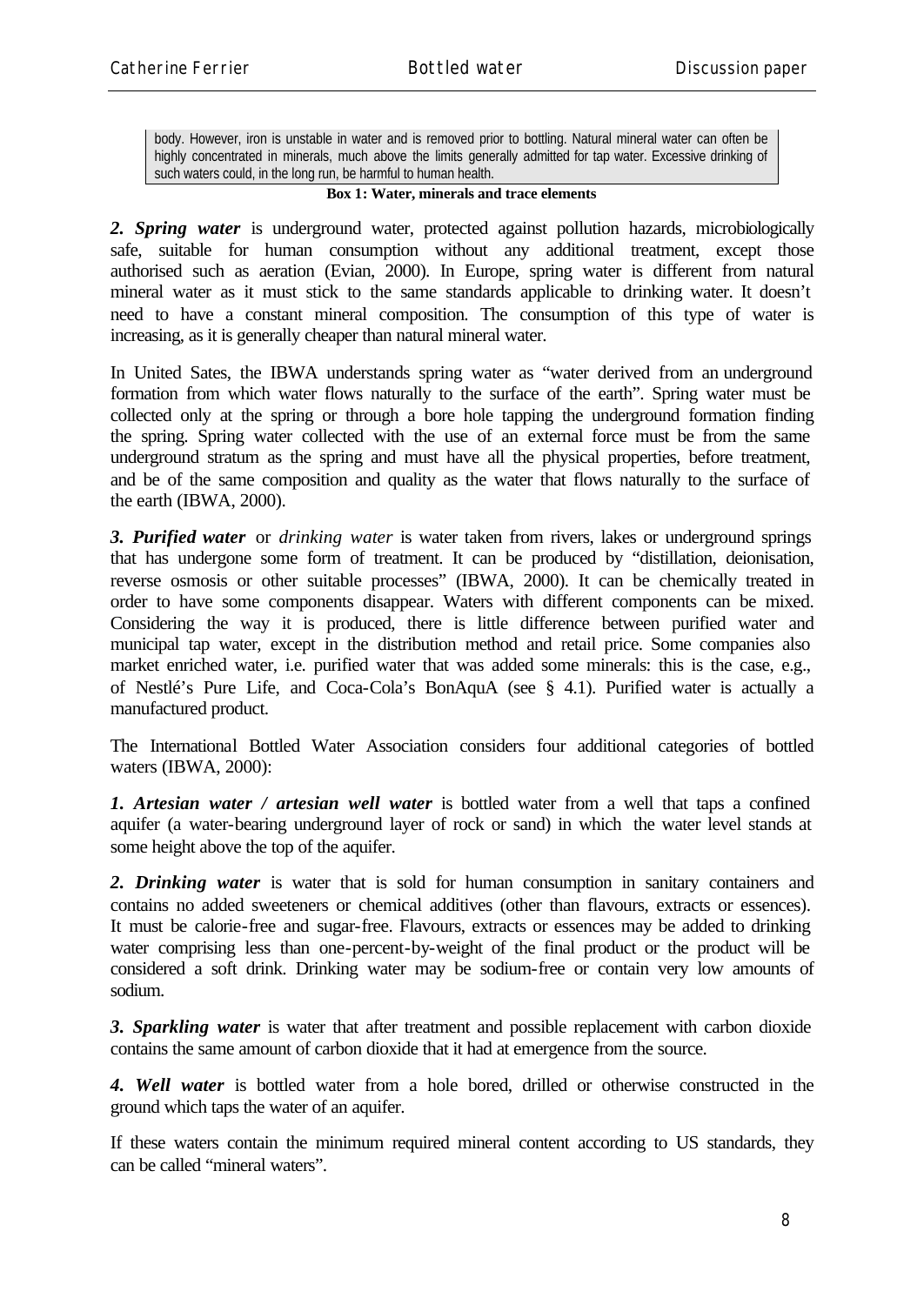So many different categories of bottled water, changing from one country to another, are not easy for consumers to differentiate. In addition, bottled water brands do not ease the identification of the product, often showing misleading images on their bottles' labels, such as lakes and mountains when the water actually comes from municipal networks (see § 4).

The United Nations Food and Agriculture Organisation (FAO) is working on an approximation of standards for natural mineral and drinking water. On its 1997 session, the Codex Alimentarius Commission<sup>6</sup> adopted<sup>7</sup> a draft standard on natural mineral water, converting world-wide the European regional standards, especially: microbiological purity of the product and bottling at the source. Many non European countries objected that this does not permit antimicrobial treatments of the water, nor its transportation in bulk containers. United States stated that this standard created a barrier to international trade by including "unnecessary and inappropriately restrictive requirements"<sup>8</sup>.

#### **3.2. Multiple packaging**

Packaging used for water can have very different shapes and colours and are made of different materials. For a long time, bottled water were only available in glass, a very good but heavy material. At the end of the 1960s, bottlers started to use packaging made of PVC (vinyl polychlorure). In the 1980s, a new kind of plastic started being used: PET (polyethylene terephtalate). PET is progressively replacing PVC because of its numerous advantages (see §6).



#### **Figure 1: Types of packaging used for bottled water, in percentage, in 1999, (Source: UNESEM, 2000)**

Plastic, either PVC or PET, is the most frequently used material to make bottles of water: about 70% of the bottles used for natural mineral water are made of plastic (see Figure 1). We

<sup>&</sup>lt;sup>6</sup> The *Codex Alimentarius* Commission, founded in 1962, is a common organ to FAO and World Health Organisation (WHO), in charge of elaborating international standards to ensure food safety.

 $7 By 33$  votes in favour, 31 against and 10 abstentions.

<sup>8</sup> FAO, http://www.fao.org/docrep/w5979e/w5979e09.htm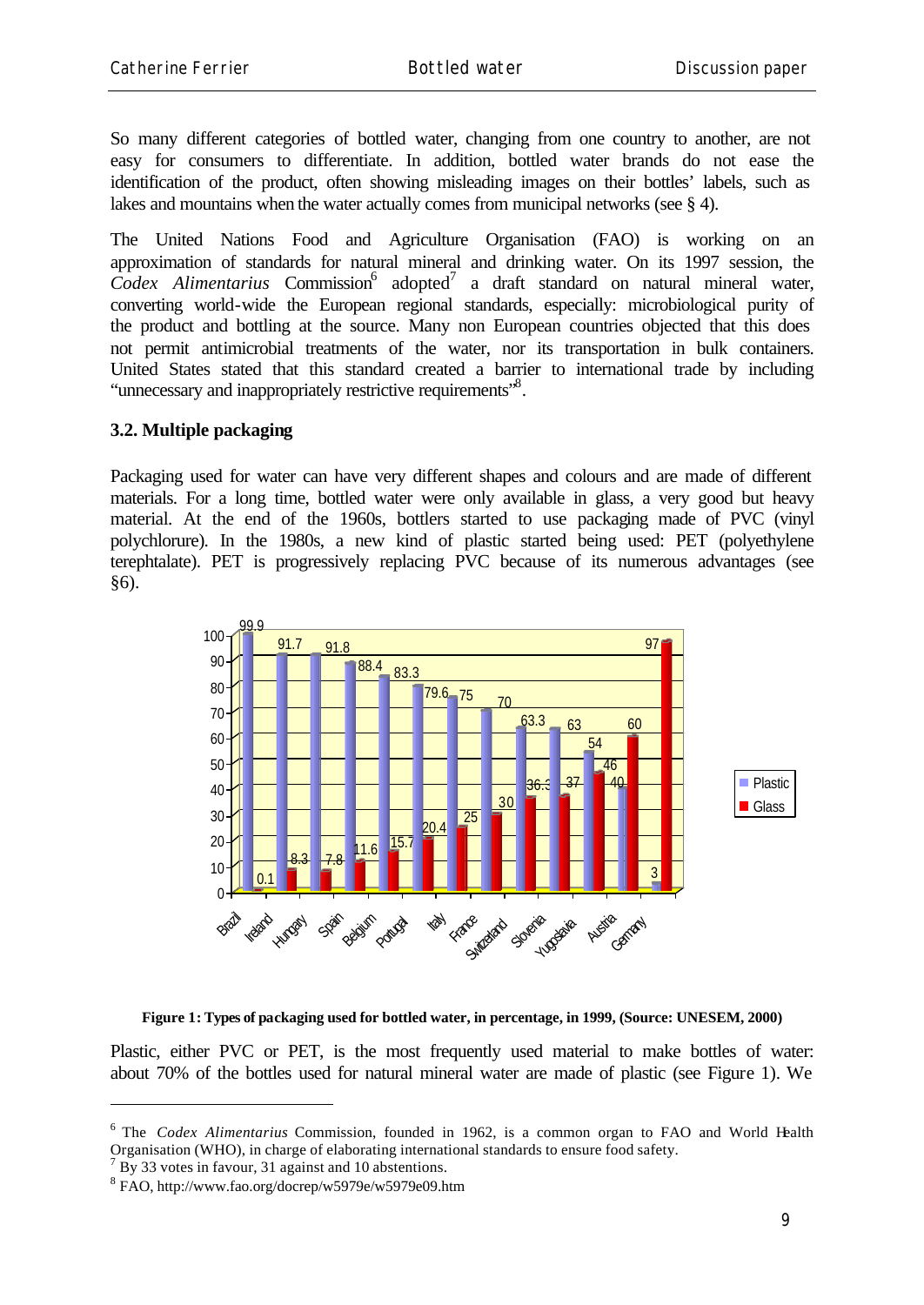can estimate that roughly 1.5 million tons of plastic are used world-wide to make bottles of water<sup>9</sup>. Indeed, plastic bottles are more expensive than the liquid they contain. Their price can fluctuate according to oil prices. In Germany, though, water is almost exclusively bottled in returnable glass packaging. There is therefore a lesser need for disposable plastic. In addition, Germans prefer (and mostly produce) aerated waters. Even if special PET bottles can resist gas pressure, they tend to be more porous than glass. In other countries, glass bottles are used mostly for the catering industry. Still or aluminium cans are marginal in most countries; in Belgium, Switzerland and Hungary they account for respectively 1% and 0.4% of bottled water packaging. Cans are a practical packaging to sell through automatic distributors. They are mostly used for carbonated waters.

Bottles usually contain 33cl, 50cl, 1 litre, 1.5 litre, 2 litres or 5 litres. The biggest packaging for bottled water is a 5-gallon carboy (about 20 litres), sold in the USA mostly through home and office delivery. 28% of the bottled water drunk in the world is distributed through home or office carboy delivery services. 72% of the bottles used contain less than 5 litres (Belot, 2000). American consumers tend to drink more and more water in smaller packages (less than 5 litres): +16% between 1996 and 1999.

Packaging is an essential part of bottled water marketing strategies. "The packaging makes the brand. The brand makes the packaging. A product must have visibility to sell, its presentation refers to notions such as service, security, hygiene" (Miquel, 1999). In some cases, such as Perrier, it is even possible to recognise the brand of the bottled water thanks to the shape and colour of its packaging. Some brands have reshaped their bottles in order to make them look like the marketing message they are supposed to carry. Evian bottles, for instance, now figure high mountains not only on the labels but also on the plastic itself (see § 4.2 and 5). Bottles of water are becoming aesthetic objects, that can be collected.

### **4. The bottled water industry**

Bottled water is the fastest-growing beverage category in the world: it "has expanded from a tap water substitute into the beverage arena" (Lenzner, 1997). The bottled water industry is extremely prosperous, involving companies with different histories and approaches to water. Which are the major companies and brands in this sector? What are main trends of the bottled water market?

#### **4.1. Bottled water companies**

l

Bottled water is a booming and very competitive market involving numerous companies: in 1992 in the United States, there were 700 brands of bottled water produced by 430 bottling facilities (Olson, 1999). Although bottled water is a world market, with companies present world-wide, 75% of it is still controlled by local actors. Three major types of bottled water companies compete on this market:

*1. Companies* that were created to run and market one specific brand of bottled water, for instance Perrier or Evian. Some of them are century-old and family-owned, but most of them

<sup>&</sup>lt;sup>9</sup> Considering that a PET bottle nearly weighs 25g / litre, that the world consumes 89 billion litres of bottled water each year and that 70% of it is distributed in plastic containers.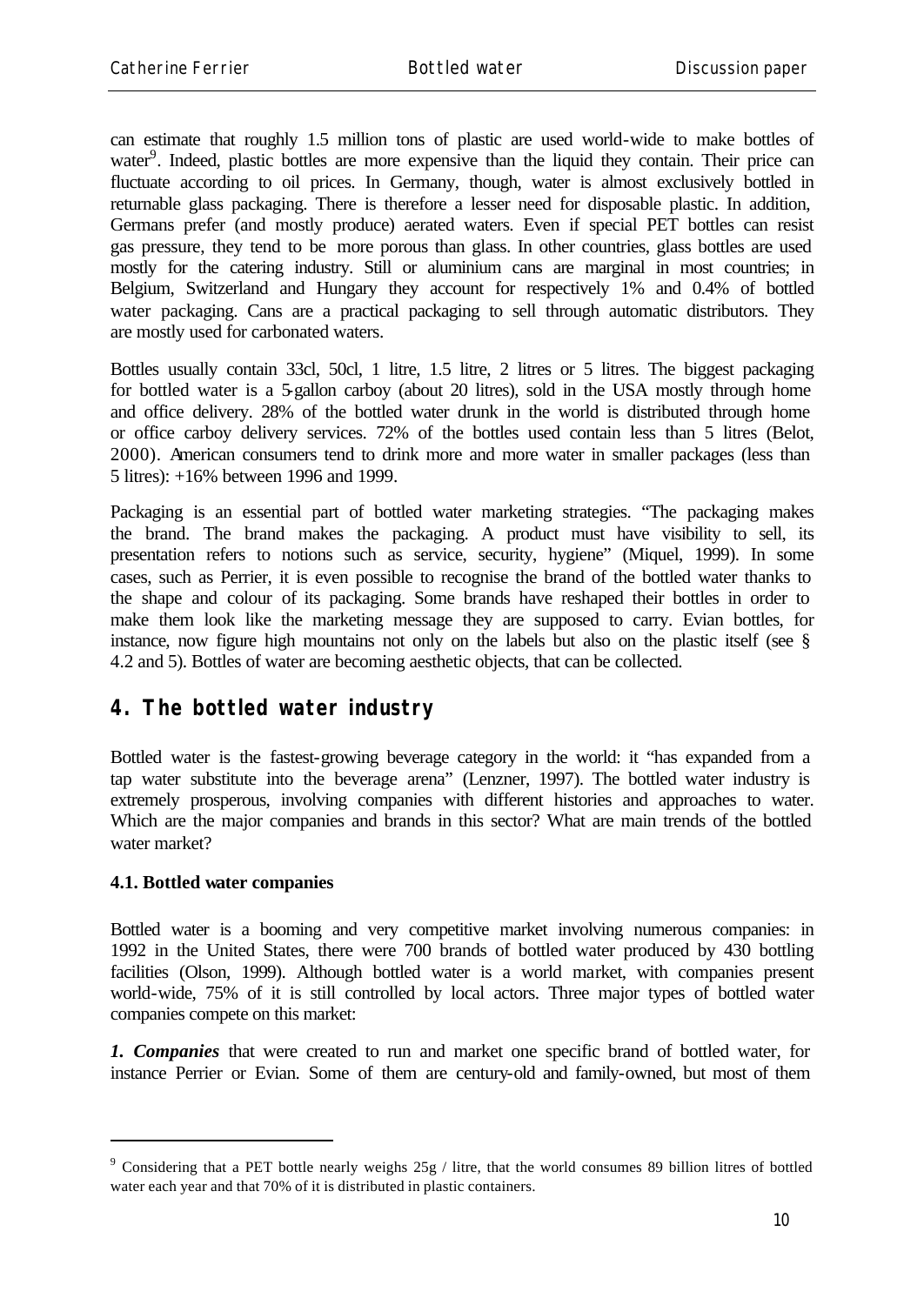have grouped or are now under control of major multinational food companies, in particular Nestlé and Danone.

Danone and Nestlé have a long tradition in selling natural mineral waters. Nestlé is number 1 on the world market of bottled water with a turnover of about US\$ 3.5 billion in 1999 − representing 15.3% of the world market share − and 67 bottling factories employing over  $18'000$  people in the world<sup>10</sup>. Nestlé/Perrier-Vittel  $SA<sup>11</sup>$  owns well-known brands in 17 countries, like Perrier, Contrex or Vittel (France), Arrowhead, Poland Spring, Calistoga (United States), Buxton (UK), Fürst Bismarck Quelle, Rietenauer (Germany) or San Pellegrino (Italy). Danone, holding 9% of the world market share with a turnover of about US\$ 1.5 billion, challenges Nestlé. Danone comes first in some regions: Latin America and Asia-Pacific. Its best-known brands are Evian (see box 2), Volvic (n°3 in the world with 937 millions litres sold in 1999) and Badoit. Danone and Nestlé only recently started to consider marketing purified water (see § 4.2).

The first bottle of Evian appeared on the market in 1830. At the time, the water was sold in earthenware jugs. Evian received its first ministerial approval as a natural mineral water in 1878. In 1892, the city of Evian leased the company the water springs and the casino until 2027 (Evian, 2000).

Evian is now world number 1 for natural mineral still water, with 6 million litres produced daily<sup>12</sup>, 1'441 million litres sold in 1999 to 130 countries. The company has subsidiaries in Belgium, UK, Germany, Switzerland, USA and Canada. Evian was employing 1'632 people by the end of 1999, including 900 at the bottling factory. The company had a turnover of US\$ 500 million in 1999 (Danone, 2000).

#### **Box 2: Evian**

*2. Sodas or soft drinks companies* now turn to the very profitable bottled water market. Coca-Cola and PepsiCo, for example, take advantage of their large world-wide network of bottlers which provides them with immediate access to the markets. To purified and aerated water used to make sodas is added a concentrated solution of minerals and sold as purified, enriched water, on the same principle as Coca-Cola and Pepsi. Like for colas, benefits for the company come from the sale of mineral concentrates to local bottlers. Coca-Cola markets BonAquA and Dasani: launched in 1999 in the USA, it is now in the  $9<sup>h</sup>$  place for bottled water in this country.

PepsiCo's Aquafina was launched in 1995 in the USA where it has a turnover of US\$ 600 million (Belot 2000). According to Olson (1999), Aquafina "has taken Pepsi into the top 10 sellers of bottled water in the United States, with sales jumping 126 percent in one year to more than US\$52 million in 1997". Although Aquafina labels "picture beautiful stylized mountains", the water is actually "derived from municipal tap water. The water reportedly is treated tap water taken from 11 different city and town water supplies" across the USA. PepsiCo targets the world market and launched Aquafina in India in 1999.

*3. Companies providing tap water,* with extensive know-how in water purification and pipe distribution now turn to a more lucrative way of distributing water.

Suez-Lyonnaise des Eaux and Vivendi, for instance, are specialists for public water treatment and distribution. They now develop water services, such as home and office deliveries of water carboys. Vivendi recently bought USFilter, producer of Culligan, a purified water sold

<sup>10</sup> http://www.jobpilot.fr/profile/vittel/. Bottled water activities amount to around 25% of Nestlé's beverage activities, and 7% of the total turnover of the group (Fabre-Pujol, 1999).

 $11$  Perrier-Vittel SA is the world "water" division of Nestlé. Its headquarters are in France.

 $12$  Except at night, during week-ends and public holidays.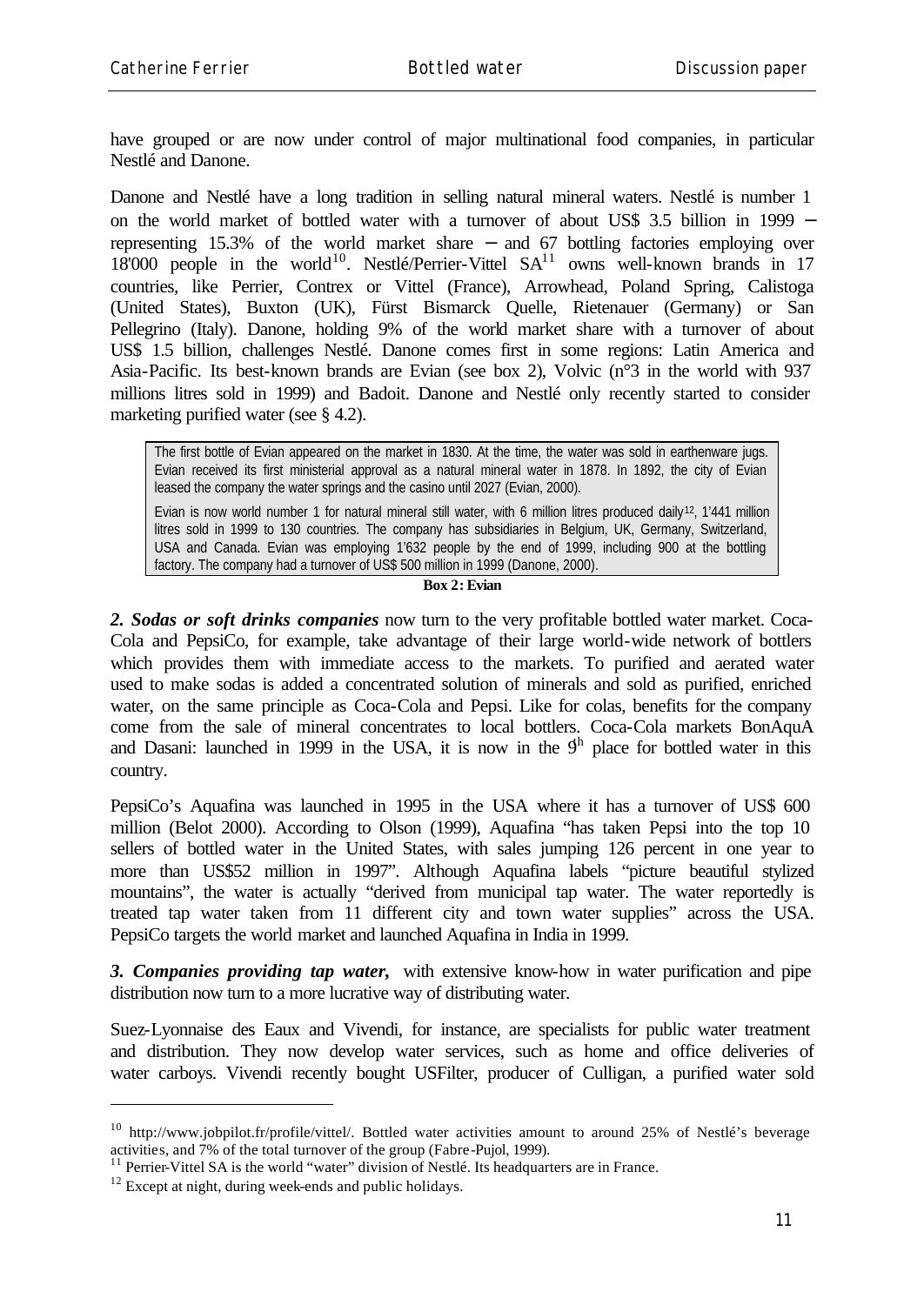in carboys. Roche Claire, a subsidiary company of Suez-Lyonnaise des Eaux, is specialised in carboy water. Water production, treatment and services can now be covered by the same company. Suez and Vivendi own the techniques, the equipment and the know-how to treat water. They don't want to lose ground on Coca-Cola, PepsiCo, Danone and Nestlé on the purified water market, particularly since they provide the water to sodas and soft drinks companies (Belot, 2000).

However, Suez and Vivendi are facing a dilemma: how to sell water in carboy and at the same time distribute water through public municipal distribution networks, without giving more way to the idea that tap water is of bad quality? Moreover, water in carboy is much more expensive than tap water. Suez-Lyonnaise des Eaux intends to distribute only spring water through carboys in Europe. Vivendi Water concentrates on the market of purified water with Culligan. Vivendi wonders how to apply marketing techniques for carboy water to tap water, in order to sell water filters or water refrigerators.

Even municipalities turn to the bottled water market. In United States, "some cities recently have announced that they plan to enter the bottled water market by selling their water untreated in bottles. Houston, for instance, has announced that it will sell its self-proclaimed "Superior Water" – city water taken straight from the tap and pumped into bottles. Other cities including Kansas City and North Miami Beach are said to be evaluating plans to sell their water in bottles" (Olson, 1999).

#### **4.2. Bottled water market trends**

The world bottled water market amounts to an annual volume of 89 billion litres, which represents an average 15 litres of bottled water drunk yearly per person (Danone, 2000). Western Europeans are the major consumers, drinking nearly half of all the world bottled water, with an average of 85 litres/person/year (see figure 2). Within Europe, Italians drink more bottled water than anybody else: 107 litres per year per inhabitant in average (Sollberger, 1994). In United States, 54% of Americans regularly drink bottled water (Olson, 1999). More than half (59%) of the bottled water drunk in the world is purified water, the remaining 41% being spring or mineral water (Belot, 2000).

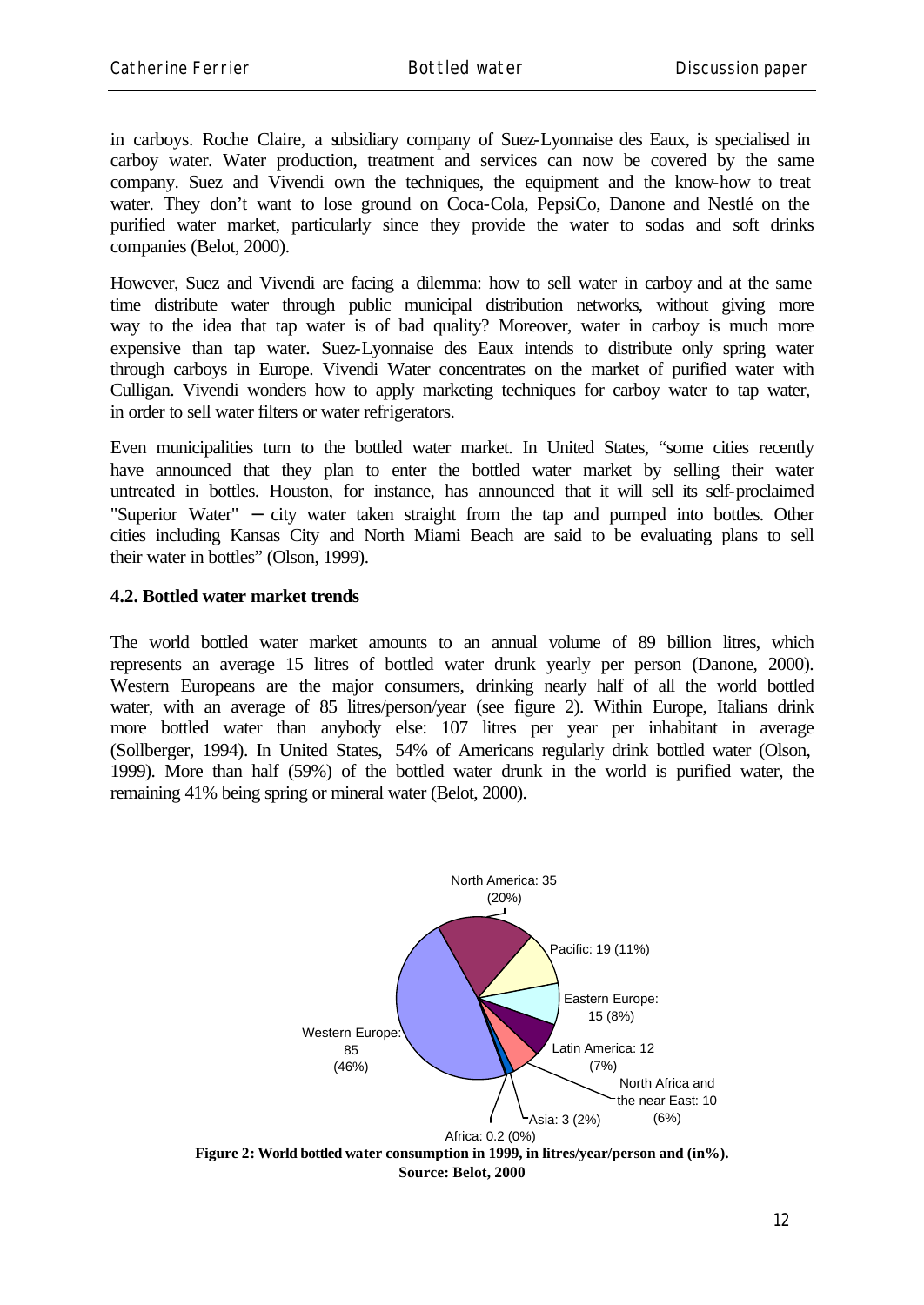l

Bottled water consumption has been growing steadily over the last 30 years − e.g. in 1976, an average 5.7 litres of bottled water were drunk per person in United States, as opposed to 17 litres in 1986 and 35 litres in 1999. The world consumption now grows by an average 7% each year. Although major consumers are located in Europe and North America, the most promising markets are in Asia and the Pacific, with an annual growth of 15% for the period 1999-2001 (see figure 3). In India for instance, the bottled water industry, with more than 100 companies, has a turnover of about US\$ 70 million, growing at an average rate of 50% every year. This sector employs 15'000 to 20'000 people in the country (Jose Raphel, 1998). The important increase in this region can be easily explained through the growth of the population and problems of water quality and water supplies (Fabre-Pujol, 1999, see § 5.1). Until 1992, the demand for bottled water in India was mostly limited to foreign tourists, corporate meetings, conferences, etc. The introduction of bulk packaging extended the market to new and numerous consumers (Jose Raphel, 1998). This increase of bottled water consumption is the major of all the beverage industry. In United Sates, "sales have tripled in the last decade to about \$4 billion in 1997. Globally the market was estimated in 1995 to be worth more than \$14 billion annually in wholesale sales<sup>13</sup>. (...) According to industry stock analysts, "the profit margins in the business are really pretty good"  $-$  for some bottlers in the neighbourhood of 25 to 30%" (Olson, 1999). The world bottled water market is estimated to be worth US\$ 22 billion (Danone, 2000).



**Figure 3: Annual increase of bottled water consumption, 1999-2001, per region (source: Belot, 2000)**

Bottled water is an extremely competitive market, hence companies need to develop diverse marketing strategies.

*1. Accessing new markets*, by owning or developing partnership with regional companies is a major marketing strategy. For instance, Danone's Volvic, a natural mineral water produced in France, is n<sup>o</sup>1 for still waters in Germany, n<sup>o</sup>1 for imported waters in Japan, Taiwan and

<sup>&</sup>lt;sup>13</sup> However, sales of bottled water in United States is still relatively small compared to soft-drinks: the bottled water business represents US\$3.4 billion, compared to US\$ 30 billion for soft drinks, but it has an annual growth of 9% (Olson, 1999).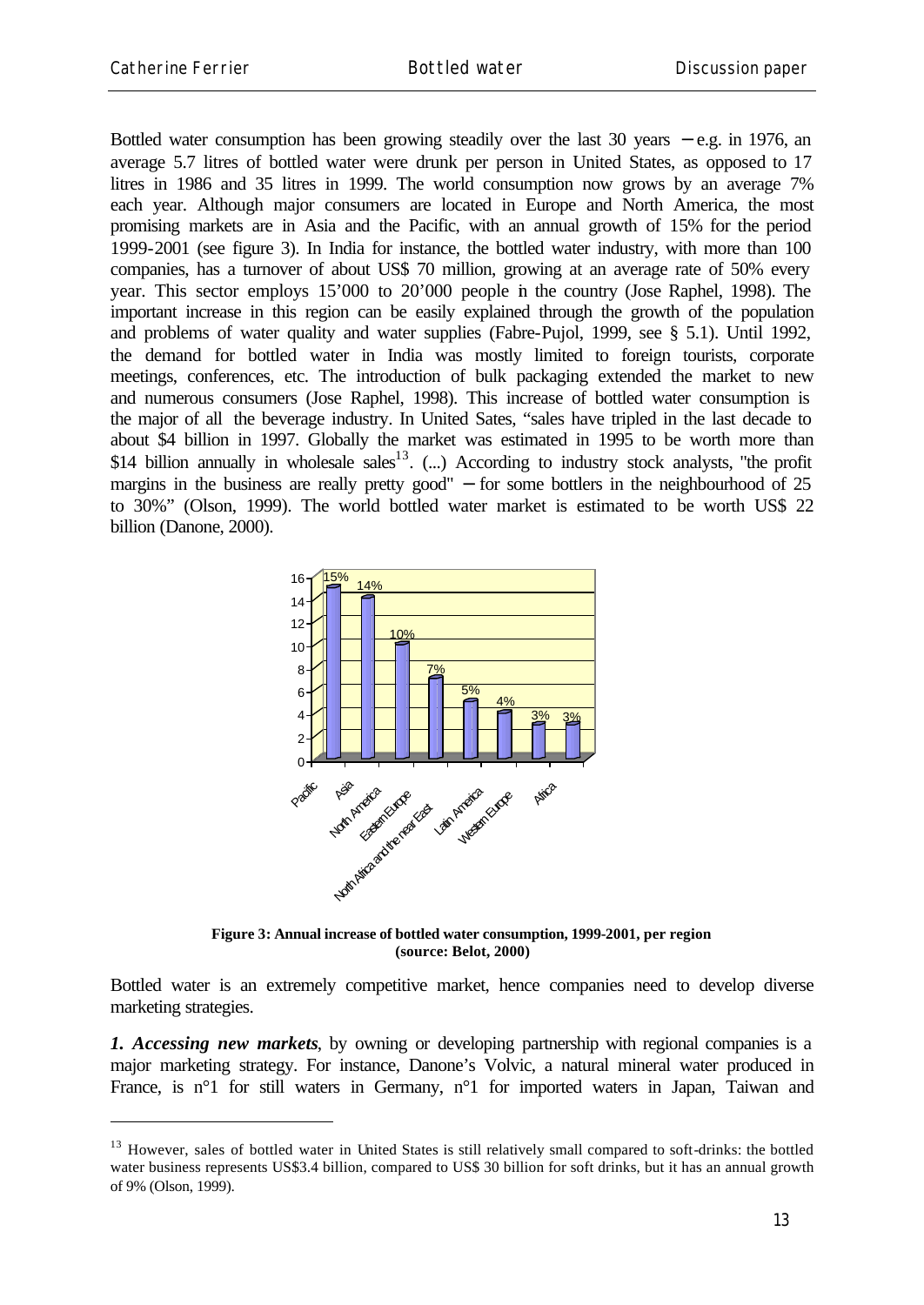Thailand, n°2 for natural mineral water in UK and Ireland. Danone is also well-positioned on the purified bottled water market, in North America and, above all, in some emerging countries, i.e. China, Indonesia, Mexico and Argentina. In January 2000, Danone bought McKesson Water Products Company, an American bottler, and became n°2 for bottled water in United States with a market share of over 16%. Danone's Wahaha water − manufactured by a Chinese bottled water company − ranks world n°4 for still water, with 836 millions litres sold in 1999 in China and a turnover of 375 million US\$ (Danone, 2000).

Nestlé also targets emerging countries' markets with Nestlé Pure Life, a purified and mineralenriched water developed for them. Its concept consists in associating a local spring, located in the outskirts of a big city, to a bottling facility in order to supply consumption areas within a limited region, thus reducing transportation costs. Launched in Pakistan in December 1998, Pure Life targets other emerging countries, in particular China and India, where bottled water consumption per inhabitant is still very low due to weak purchasing power (Fabre-Pujol, 1999). Nestlé is present in Brazil, China and Mexico and expects to be in six to eight more countries before the end of 2001. However, such agreements between local bottlers in emerging countries and international brands do not necessarily imply that strict quality controls are conducted at the bottling plants. Local brands can pretend the water they bottle is as good as their partner's abroad even though they may not pay maximum attention to the quality of the water or hygiene conditions when bottling, nor to the additional pressure they put on water resources.

Europeans are traditionally keener on natural mineral water than on other types of bottled water. However, spring waters are very successful there. They are considered as safe as natural mineral water while being much cheaper: water from different springs is sold under the same brand, reducing transportation costs. "Multi-spring water" is a new and promising strategy for companies in Europe, although this practice is long-established in North America. In May 2000, Nestlé launched its Aquarel spring water; Danone counterattacked with Danonn Water, to be launched by the end of 2000 in two or three European countries.

The same evolution can be noticed for purified water: according to Coca-Cola, there is an existing demand for this type of water in Europe, because of an increasing demand for water safety. Coca-Cola bets on the fact that some springs, now producing mineral or spring water, will have security problems in the long run. Coca-Cola is already selling its BonAquA purified water in 11 Eastern European countries and in Germany.

Companies tend to invest abroad and create local bottling facilities so as to reduce transportation costs, rather than directly exporting the water. With so positive market trends, they can expect to recover their investment and generate profits in a rather short period.

#### *2. Developing new packaging and products*.

The packaging is an important part of the bottled water marketing success (see §3.2). All types of bottles coexist and are regularly reshaped in order to better catch consumers' attention. The most recent trends in the small bottles category goes for supposedly handier bottles, e.g. 50cl bottles with a sport-type cap or 1 litre bottles for desk use. Advertising investments and a new PET bottle enabled sales of Badoit to grow by 6% in France (Danone, 2000). Danone developed in this country a new 1 litre bottle for Volvic and Evian, its two major still natural mineral water brands. Bigger-sized containers also sell very well, in particular 2-litre bottles (e.g.: Danone's Ferrarelle in Italy) and water carboys over 5 litres, for home and office consumption. In Japan, over 2 million bottles of water are sold through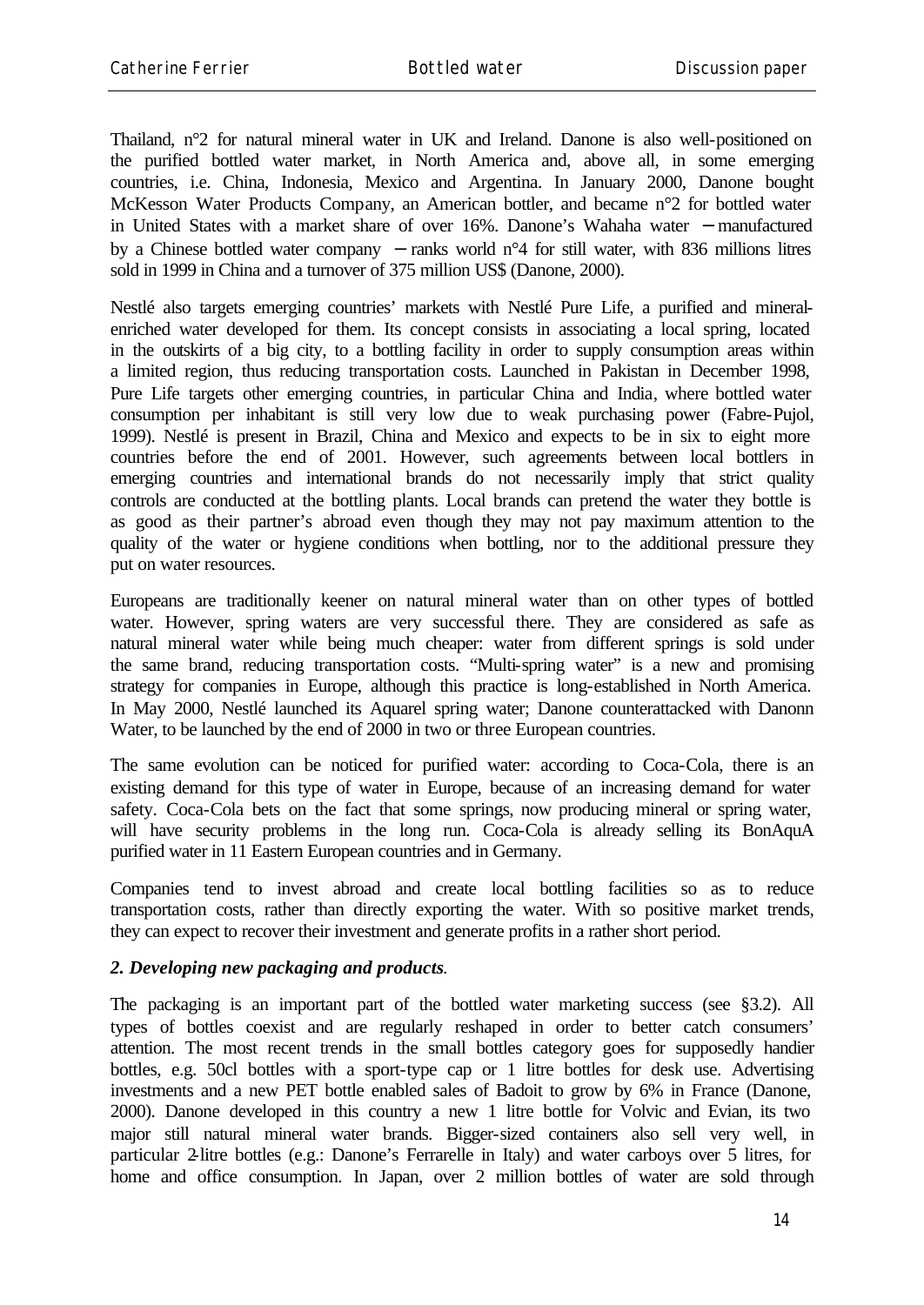automatic dispensers, which led Danone to design a special bottle for Volvic water to fit to these machines. Companies, e.g. Perrier, often design special glass bottles for particular events. Evian did so for the winter Olympic games in Albertville (France) in 1992, and has since gone on with a special glass Christmas bottle. In 1999, the "Millenium" bottle shaped a drop of water.

New products such as flavoured water (e.g.: Volvic orange, lemon or mint), waters enriched with minerals (Nestlé's Pure Life) and health-benefiting water<sup>14</sup> tend to develop. Danone launched Talians in France at the end of 1999. Produced in Italy, Talians is a still natural mineral water highly concentrated in minerals (2590 mg/litre), in particular calcium (596 mg/litre), and is mainly intended to pregnant women. Neptune's Courmayeur and Danone's Vistanella are supposed to help people lose weight.

Brands also diversify by creating numerous by-products, e.g. Evian's atomiser for facial care and isothermal bag for the 1.5 litre bottle. The 33cl Evian bottles can be adapted a teat, to turn into a babies' bottle. Natural mineral water springs in Europe are often related to a spa offering water cures and beauty care products (e.g.: Vichy).

Marketing and advertising campaigns are essential to differentiate the product and attract consumers. Brands tend to associate with specific activities: sport, fitness, slimming, fashion, etc. For the last 50 years, Evian has been the water of babies, emphasizing that its low mineral concentration is suitable for them. The brand's marketing strategy capitalises on infants, from the pink colour of its labels to advertising campaigns. Evian also sponsors paediatric research and gives prizes to the best students in French midwives' schools.

#### *3. Developing services*.

Home and office delivery of spring or purified carboy water is the most frequent service already developed for bottled water. Nestlé is number 1 in the USA for this service, closely followed by Danone. Both companies now want to develop world-wide this know-how: Danone in Canada, Argentina, Mexico, China and Indonesia and Nestlé in Argentina and Vietnam (Belot, 2000). Coca-Cola is testing a service of water carboys delivery in Hong-Kong.

Nestlé is also studying models for "water-shops" and "water stations", where customers can buy returnable bottles they fill themselves. On-line sales of bottled water also develop, in particular in North-America. The Bottled Water Store<sup>15</sup> markets in United States, through the web, water produced all over the world from New-Zealand to Jordan using the most imaginative, and sometimes questionable, marketing arguments: *Pure Pet Water*, for instance, is specially intended for pets, because of its low mineral concentrations; *Love water* is supposed to be "one of Nature's best aphrodisiacs" because of its lithium component.

<sup>&</sup>lt;sup>14</sup> Or supposedly health-benefiting! LifeO2 International, an American company, markets water enriched with oxygen, supposed to help athletes, people recovering from an operation or anyone doing much exercise to regain faster their energy... (http://www.lifeo2international.com).

<sup>15</sup> http://www.bottledwaterstore.com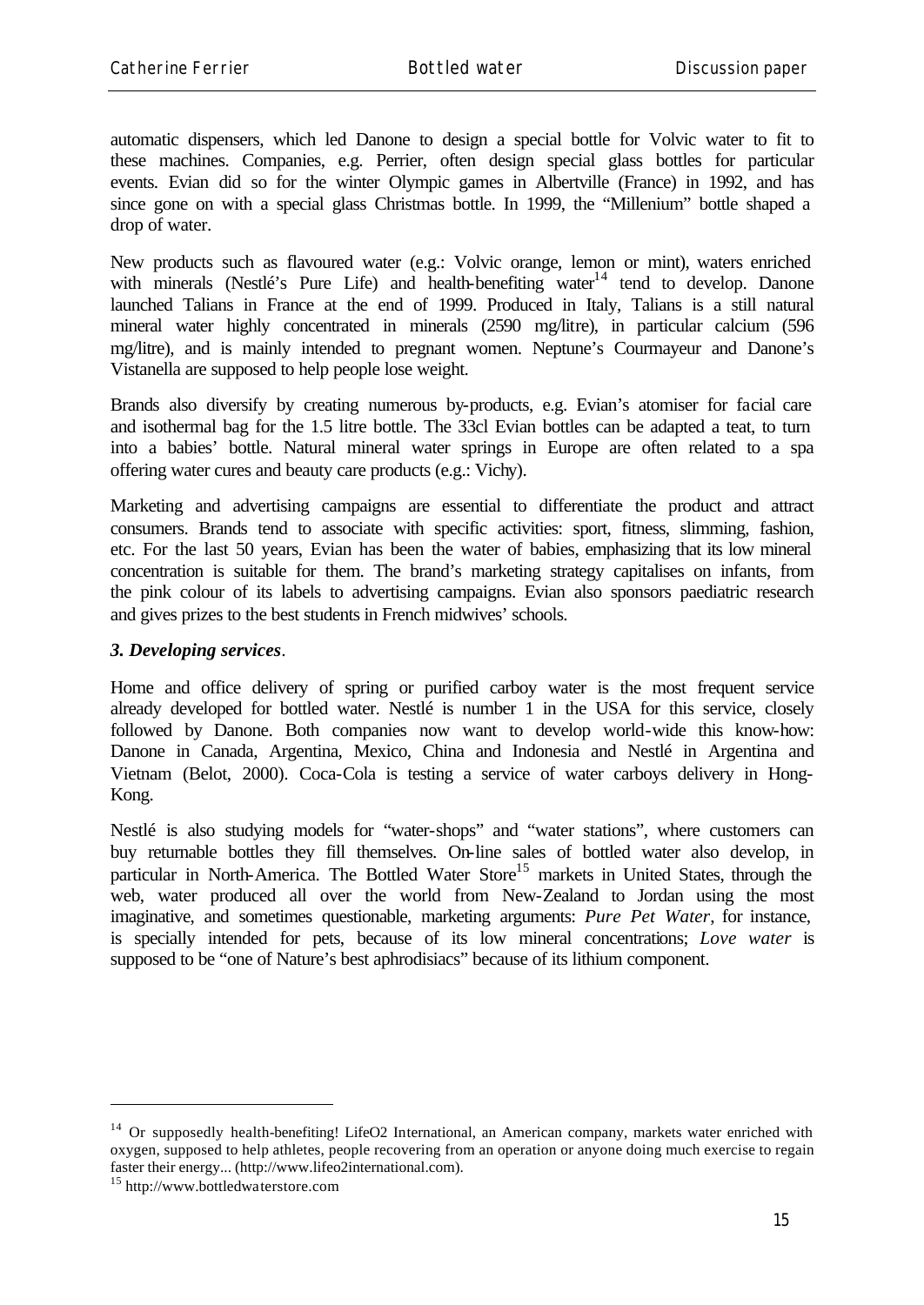### **5. Bottled water consumption: a certain way of life**

Some consumers choose to only drink bottled water: in France, they are 39%, mostly women and elderly people (IFEN, 2000). We can identify several reasons for drinking bottled water.

#### **5.1. Consumers care for their health and safety**

Bottled water is often an alternative to tap water. Consumers often object to the taste of chemicals, particularly chlorine, used to purify tap water. In France, nearly half of them don't usually drink tap water because of its bad taste (IFEN, 2000), as opposed to only 7% in United States (Olson, 1999). Tap water taste varies depending on the location, on how water is treated or processed and on chlorine concentrations.

Consumers also look for security, in emerging as well as in industrialised countries. They often mistrust their tap water, because of previous bacterial contamination for instance, and perceive bottled water as being safer than tap water. In India, the suspicion of bad tap water quality, in addition to general and seasonal shortages of tap water, lead people to turn to bottled water. "Only 72% of the urban population receives organised piped water supplies. The rest have to depend on surface or ground waters which are mostly contaminated and untreated" (Jose, Raphel 1998). In industrialised countries, they fear faecal contamination or high nitrate levels in areas of intensive agriculture and cattle-breeding. Recent food scandals probably had an important impact on consumers' attitude. "People are scared of water running in rusty urban water pipes" (Lenzner, 1997). In France, 22% of consumers think their tap water is too hard and another 22% fear health or sanitary hazards or contamination by toxic substances: this rate is rather low, but it has doubled between 1989 and 2000 (IFEN, 2000). Concern for sanitary water situation is much higher in the United States, where nearly half of bottled water consumers do so out of health and safety reasons. In United States, 35% of people drinking bottled water are concerned about tap water quality. Another 35% chose bottled water as a substitute to other beverages and 12% for both reasons (see Figure 4).



**Figure 4: Reasons for drinking bottled water (source: Olson, 1999 and IFEN, 2000)**

A 1997 survey revealed that 32% of US consumers use a home water treatment device other than bottled water, compared to 27% in 1995. "The use of "entry level" devices such as pour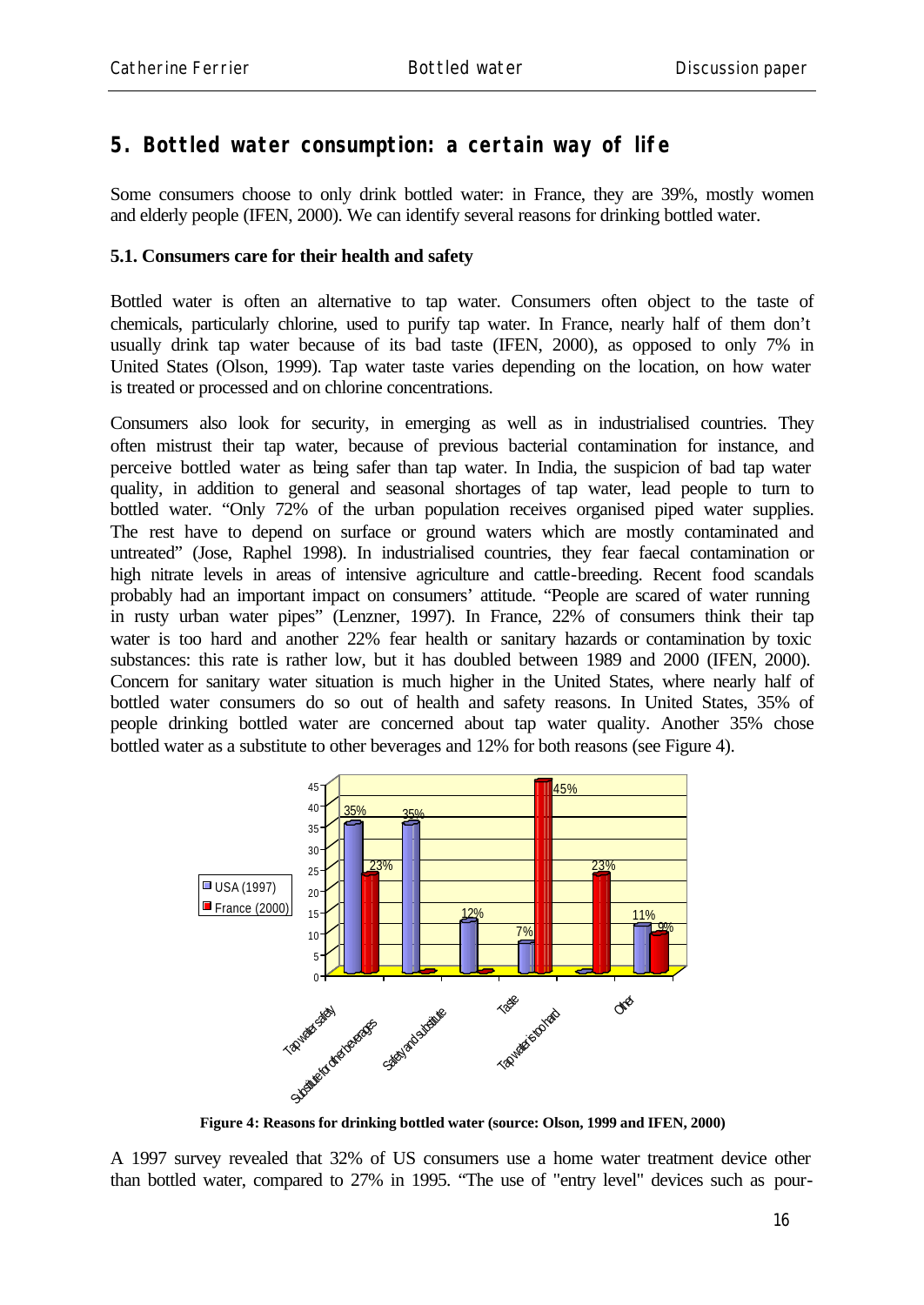through pitchers with filters has grown more than any other type of water treatment device on the market. In addition, households earning between \$15'000 and 25'000 were two times more likely to purchase water treatment equipment than two years ago"<sup>16</sup>.

However, bottled water is not necessarily safer than tap water. In 1986, an EPA survey of 25 bottlers showed that none of them had ever had a complete analysis of their water. Bacteriological surveillance was inadequate in most cases. 8% of the water tested showed evidence of some bacteria. Plastic bottles arrived at bottlers without caps in cardboard boxes and weren't washed or rinse prior to filling, thus not respecting necessary sanitary precautions $^{17}$ .

According to NRDC, bottled water is generally safe to drink. However, some "contamination incidents – whether bacterial, industrial-chemical, algae, excessive-chlorine, or other contamination problems – have sometimes been quietly dealt with by bottlers, generally with little or no public fanfare". In 1990, Perrier had to withdraw 280 million bottles from 750'000 sale points in the world because of benzene concentrations above US standards (8 to 17 micrograms, instead of 5 µg). This cost Perrier US\$ 133 million. "Although most of the bottled water on the market seems to be of good quality, some of these products are not as absolutely pure and pristine as many of their consumers may expect". In the US, there are some problems with tap water: "in 1996, almost 10% of community tap water systems (serving 14% of the US population) violated federal EPA tap water treatment or contaminant standards" (Olson, 1999). This doesn't necessarily mean that bottled water is any safer.

Consumers also drink bottled water because they care for their health. In Europe, there is a long tradition, dating back to Roman times, of spas and of drinking mineral waters for medical purposes. In the XIXth century, this activity developed with the fashion for upper classes to go to spas in order to improve their health. Spas owners weren't long in understanding that they could increase the wellness of their customers – and their own benefits − directly supplying them their water in bottles. Until the 1950s, mineral water was sold in drugstores as a health product. It has now become an everyday product.

Natural mineral water, now sold in supermarket, doesn't carry along anymore this medical image. People now buy bottled water to feel well, responding to advertising campaigns based on well-being, energy, slimming, fitness etc. Bottled water is a healthy alternative to other beverages (sodas, alcohol, beverages containing artificial sweeteners or colouring). It is calorie-free and attractive for people willing to lose weight: "one of the sparks that ignited the bottled water fire was the fitness craze that skyrocketed in the early 1980" (Sullivan, 1996). Indeed, bottled water consumption is closely linked to the way consumers face their nutrition, i.e. the current trends for healthier eating.

In United States, the bottled water industry openly admits that "it has substantially benefited from labelling requirements for beverages such as diet soda, which have caused concern among many consumers about the ingredients in these drinks. The IBWA's primary spokeswoman recently noted that "the more people realise what's in some of these drinks, the more they turn to water for what it doesn't have..."" (Olson, 1999). Bottled water is a more female and adult market than sodas.

<sup>16</sup> http://www.wqa.org/Consumer/survey-summary.html (downloaded 06.02.98).

<sup>17</sup> http://www.doulton.ca/chap5.html (downloaded 06.02.98).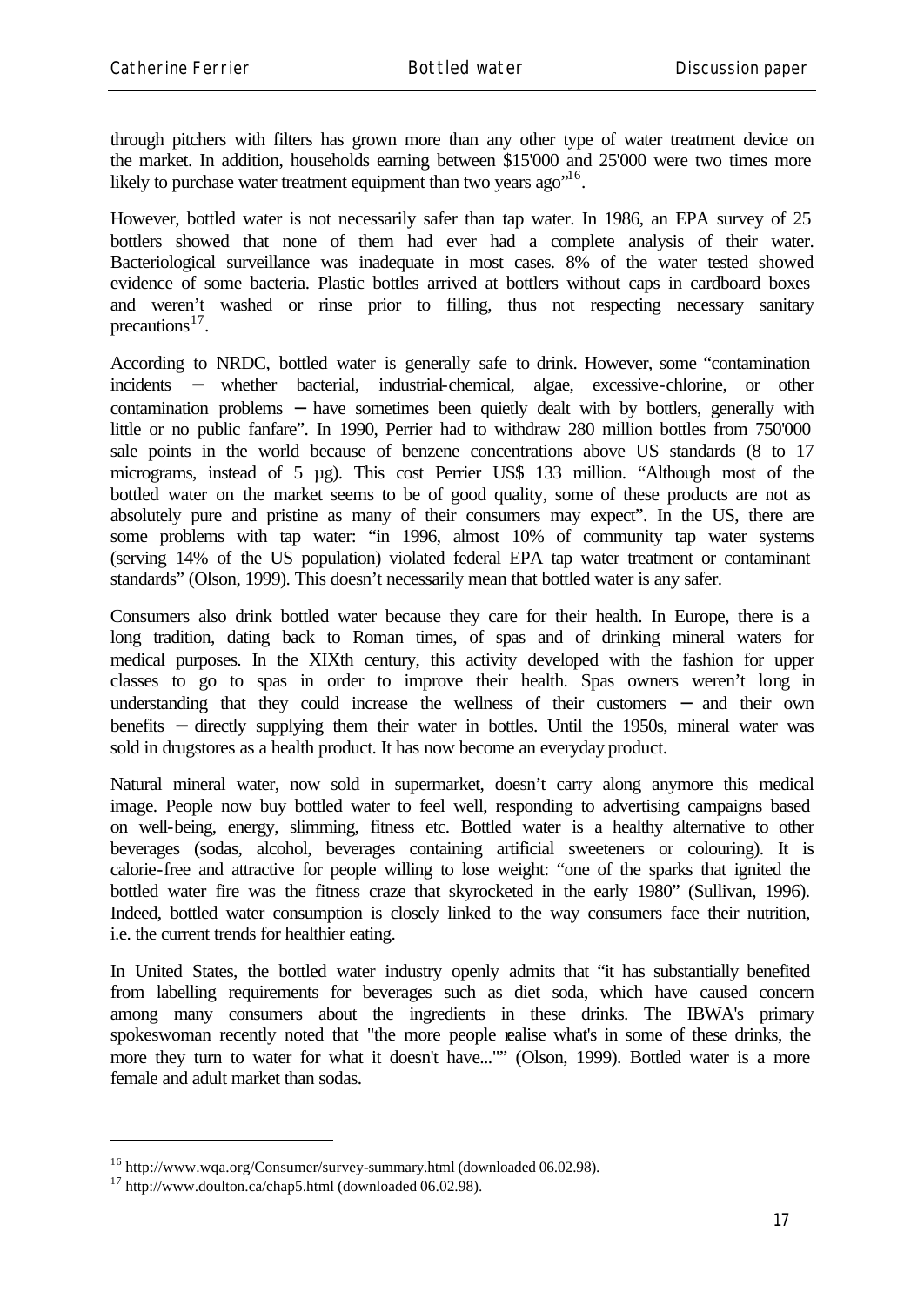However, according to the United Nations Food and Agriculture Organisation (FAO), bottled waters haven't got greater nutritive value than tap water. "There is almost a craze to drink "natural" or "spring" waters, either aerated or still. Many consumers believe that these waters, coming from springs, lakes, rivers or wells, have near-magical qualities and great nutritive value. This idea is false. Bottled water may contain small amounts of minerals such as calcium, magnesium and fluoride, but so does tap water from many municipal water supplies. A study comparing popular brands of bottled water showed that they were in no way superior to New-York tap water. They have only the advantage of being safe in areas where tap water may be contaminated. However, for low-income people bottled water are very expensive, and boiling local water renders it safe at a much lower cost" (Latham, 1997).

#### **5.2. Changes in ways of life**

l

Increasing urbanisation can also explain this trend for bottled water consumption. In France in 1971, mineral water consumption reached an average 52 litres per inhabitant compared to 85 litres per inhabitant in Paris and its suburban areas. In less urban regions, consumption was only 21 litres per inhabitant. Increasing urbanisation, causing tap water quality to decline, can also explain this situation. In numerous European cities, many old pipes for tap water distribution are made of lead: consumers may prefer bottled water rather than damaging their health by drinking water thought to be contaminated with lead<sup>18</sup>. Natural mineral water, in particular, cannot be treated, nor added any element. Therefore, it is perceive as "natural" by city dwellers in search of genuine products. This trend goes along the fashion for "green" food products (Auby, 1994).

Increasing standards of living and greater use of cars enabled people to buy water in supermarkets and to bring home higher number of bottled water, without difficulty. The use of plastic (PVC, then PET, see § 3.2) makes bottles lighter and easier to carry than when they were made of glass. The expansion of shopping centres, outside city-centres, provide consumers with a greater choice in bottled water brands.

The explosion of bottled water consumption also reflects deep changes in working habits in industrialised countries, with the decline of the agriculture and industry sectors. In these countries, most people have office works and the bottle of water is now a common element on a desk, next to the computer and the telephone. Drinking expensive bottled water (compared to tap water) is a sign of a rise in the social scale.

In addition, bottled water is the result of a huge marketing success. Marketing and advertising are of primary importance to make the difference between brands selling such a similar product, a product that is colourless, (nearly) tasteless and odourless. Advertising costs are covered through the price of bottled water, comprising 10% to 15% of the price of one bottle of water. "Bottled water marketing seeks to emphasise the supposed purity of bottled water, in many cases contrasting "pure" and "protected" bottled water with "inconsistent" or unpredictable tap water quality. In the words of a leading industry consultant, "Water bottlers are selling a *market perception* that water is 'pure and good for you'...." "(Olson, 1999). In France, sales of Evian water have grown by 5% in 1999, thanks to a successful advertising campaign.

<sup>&</sup>lt;sup>18</sup> The 1998 European drinking water directive reduced maximum-allowed lead levels in tap water. A high number of pipes in urban areas, mostly in the UK and in France, will have to be changed, which implies an estimated cost of around 34 billion euros (Lawrence, 2000).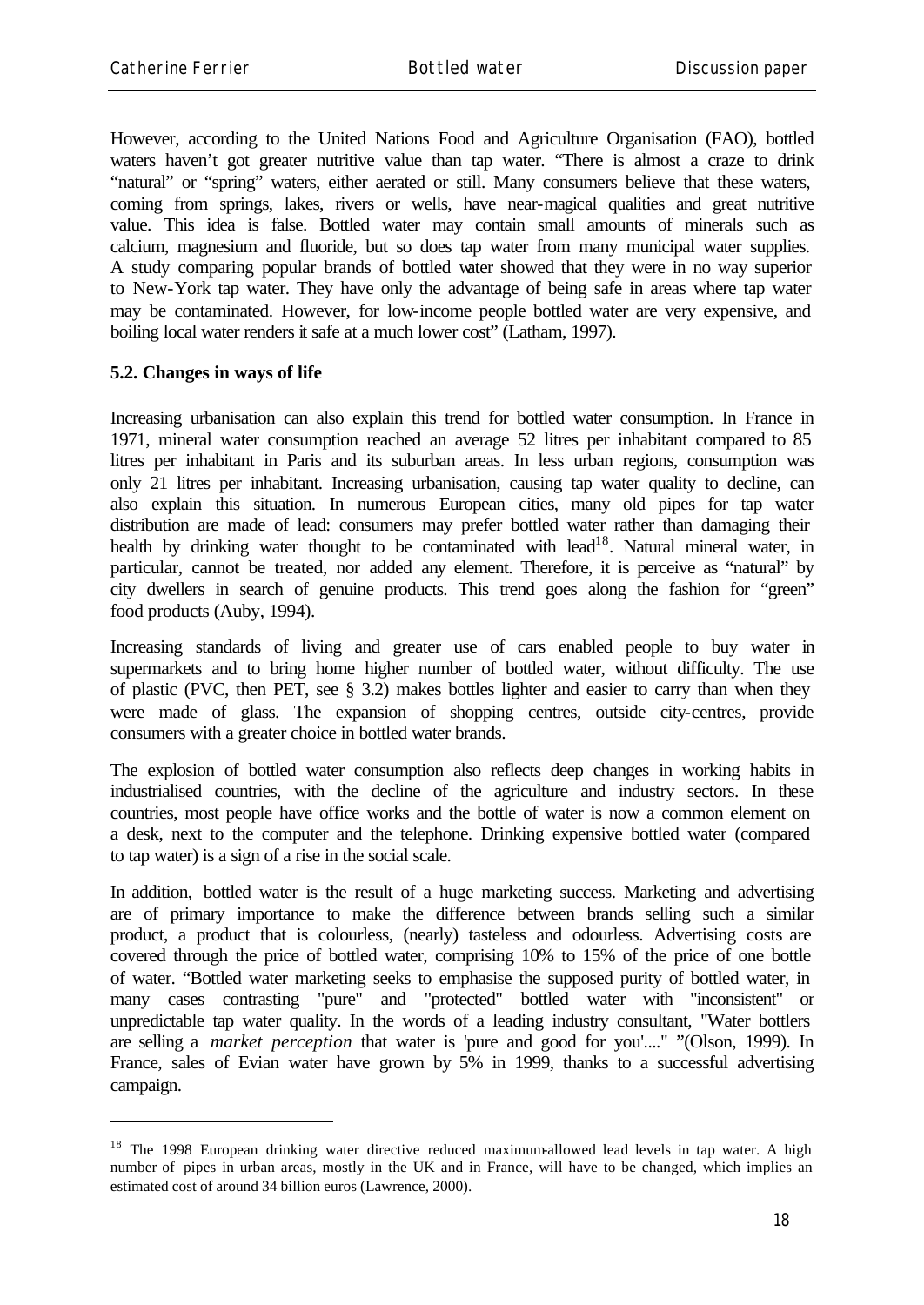#### **5.3. Drawbacks**

Information to consumers is key but maybe insufficient or not accessible enough, written in too small characters on the bottles' labels. In United Sates, a 1997 survey showed that "nearly half of those surveyed (47%) claim to want additional information about their water, yet 23% do not know who to contact to obtain that information"<sup>19</sup>. Regulations have bottled water mention their composition, origin of the water, but this depends from one country to the other. The European Union requires natural mineral water's labels to state the waters' "analytical composition, giving its characteristic constituents" and the specific water source and name, and information on certain treatments used<sup>20</sup>. The EU mineral water rules further forbid the use of more than one brand label per source of water $2<sup>1</sup>$  and generally prohibit labels from making any claims about the prevention, treatment or cure of human illness<sup>22</sup>. In United States, "water with one brand name can come from numerous different sources, depending upon the time of year, location of sale, or other market factors. Moreover, water from one source can be used and labelled for a half-dozen or more different labels and brands" (Olson, 1999), not facilitating product identification.

The price of bottled water is tremendously high, compared to tap water. The production cost of one bottle of water, whatever its capacity, is extremely low: under 0.05 FF for one bottle of Evian. Most of the price of a bottled water consumers actually pay corresponds to its transport, marketing and retailers' profits. Bottled waters end up being an average 500 to 1000 times more expensive than tap water. In the USA, bottled water prices range from US\$ 0.20 per litre to more than US\$ 1.50 per litre. Tap water generally costs between US\$ 0.12 per cubic metre to US\$ 0.75 per cubic metre. "Thus, the ratio for bottled water to tap water ranges from a low of about 240 times more expensive (cheap bottled water: expensive tap water) to over 10'000 times more expensive (expensive bottled water: cheap tap water)". According to Olson, "every \$1.50 bottle of water brings around \$0.50 in profit. The actual cost of the *water* in the bottle purchased off a store shelf is generally just a fraction of a cent to a few cents. Thus, typically 90 % or more of the cost paid by bottled water consumers goes to things other than the water itself -- bottling, packaging, shipping, marketing, retailing, other expenses, and profit. As the then-chairman of the board of the Perrier Corporation stated in a remarkable moment of candour, "It struck me... that all you had to do is take the water out of the ground and then sell it for more than the price of wine, milk, or, for that matter, oil.".

### **6. Environmental impacts**

Like any other industrial activity, bottled water is not completely innocuous to the environment. On the one hand, quality standards and controls as well as spring protection could help better protecting water quality at a larger scale. The choice of packaging materials increasingly considers environmental parameters. On the other hand, manufacturing, recycling or incinerating bottles of water implies energy needs and some outlets in air and water of polluting particles. Transporting bottled water throughout the world also implies energy needs as well as fuel combustion.

<sup>19</sup> http://www.wqa.org/Consumer/survey-summary.html, downloaded 06.02.98.

<sup>&</sup>lt;sup>20</sup> EU Council Directive 80/777, article 7.2.

 $21$  Otherwise they wouldn't be categorised as natural mineral water anymore, but rather as spring water. EU directive 80/777, article 8.2.

 $22$  EU directive 80/777, article 9.2.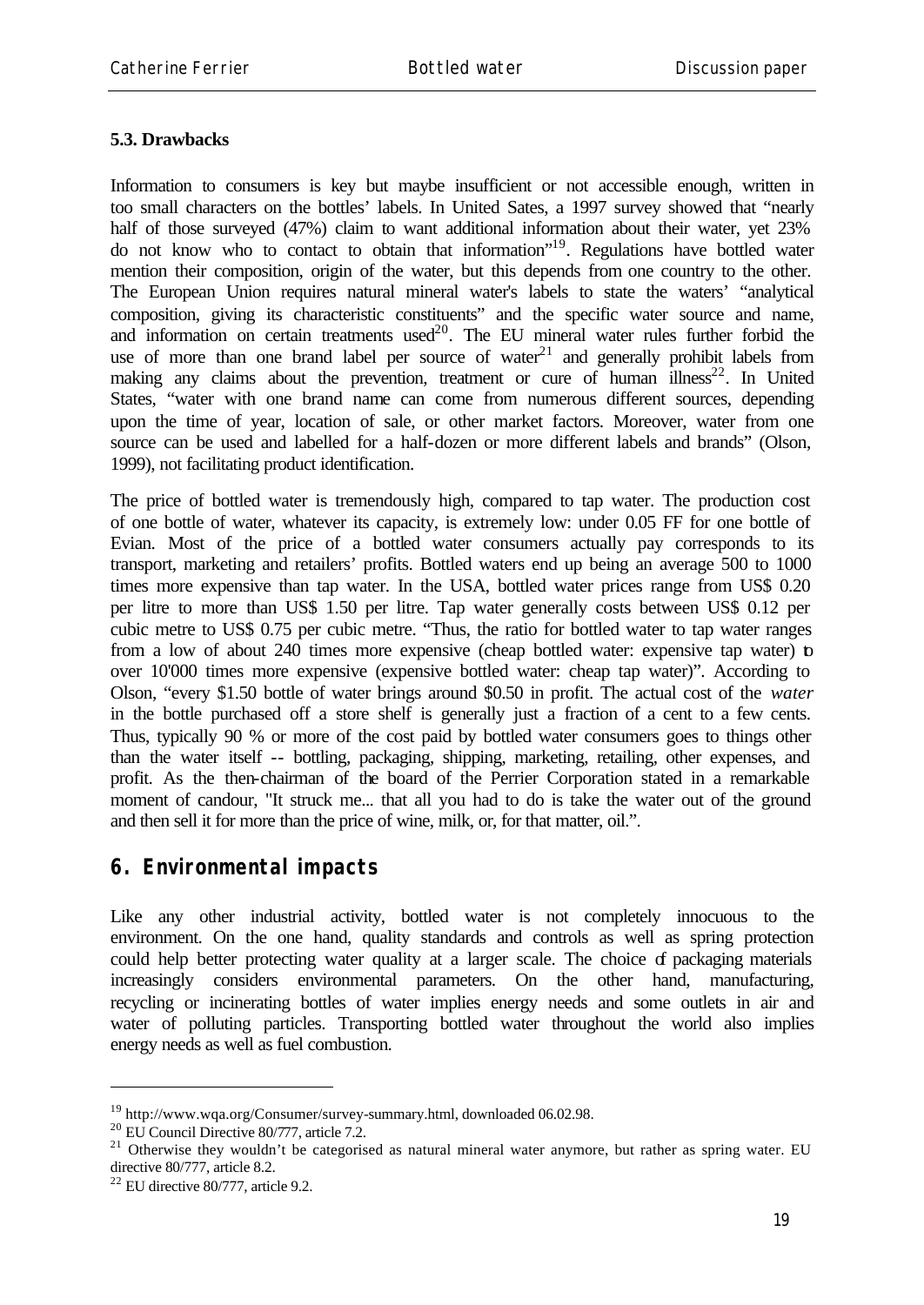#### **6.1. Protecting water quality**

The 1980 European Directive on natural mineral water sets very strict quality standards for the water, its bottling and transport conditions: the equipment for exploiting the water must be so installed as to avoid any possibility of contamination and to preserve the properties which the water possesses at source. In particular, the catchment, pipes and reservoirs must be made of materials suitable for water and so built as to prevent any chemical, physico-chemical or microbiological alteration of the water; the conditions of exploitation, particularly the washing and bottling plant, must meet hygiene requirements. Water must be transported in authorised containers $23$ . The European Union's bottled water standards set limits for total bacteria count<sup>24</sup> and ban all parasites and pathogenic micro-organisms,  $e.g.$  coliform bacteria<sup>25</sup>.

In Europe, natural mineral waters undergo frequent quality tests, both carried out by companies' internal labs (up to three times a day for Evian) and by independent labs (every two months). Physico-chemical characteristics and bacteriological parameters are controlled on the catchment, the reservoirs, the factory and the bottling lines. In comparison, tap water is tested every two days in urban areas. The results of the tests companies' internal labs perform can be made available to sanitary authorities upon request. Certainly, controls made by bottled water companies' internal labs may be biased. Yet, it is not in the interest of the companies, who base their marketing strategies on the purity of their products, to hide away occasional contamination and sell bad quality waters, although this may happen.

Other drinking waters, including bottled spring or purified water and tap water, must meet the quality requirements set by the drinking water directive<sup>26</sup>. Waters intended for human consumption are drinking water for everyday uses. On the contrary, natural mineral waters are high quality products. Still, the requirements of the natural mineral water Directive are not as strict as the rules of the drinking water directive applying to tap water: quality controls for regular drinking waters are based on 62 parameters, whereas controls for natural mineral water include only 26 parameters (Bertier, 1999 and Lawrence, 2000).

In United States, bottled water is considered a food product and must meet all applicable food packaging and quality regulations of the Food and Drugs Administration (FDA). Tap water, on the contrary, is regarded as a utility and must meet Environmental Protection Agency (EPA) standards. In a test it conducted over 1000 bottles of 103 brands, the Natural Resources Defense Council (NRDC) found that most of them were of good quality although levels of chemical or bacterial contaminants exceeded those allowed in about one third of the bottled waters tested. FDA's rules for bottled water are often weaker than EPA regulation applying to big city tap water: bottled water is required to be tested less frequently than city tap water for bacteria and chemical contaminants<sup>27</sup>; the regulation for bottled water doesn't ban faecal

<sup>23</sup> EU directive 80/777, Annex II

 $24$  EU directive 80/777, article 5.1

<sup>25</sup> EU directive 80/777, article 5.2

<sup>&</sup>lt;sup>26</sup> Council Directive 80/778/EEC of 15 July 1980 relating to the quality of water intended for human consumption, OJ L229, 30/08/80.

 $27$  In particular, tests for coliform bacteria are done once a week for bottled water, vs. an average 100 times per month for tap water; tests for common parasites such as viruses *Giardia* and *Cryptosporidium* are compulsory for big cities using surface water for tap water, but not for water bottlers; tests for organic chemicals such as industrial chemicals, some pesticides and trihalomethanes are done four times a year for tap water, once a year for bottled water (Olson 1999).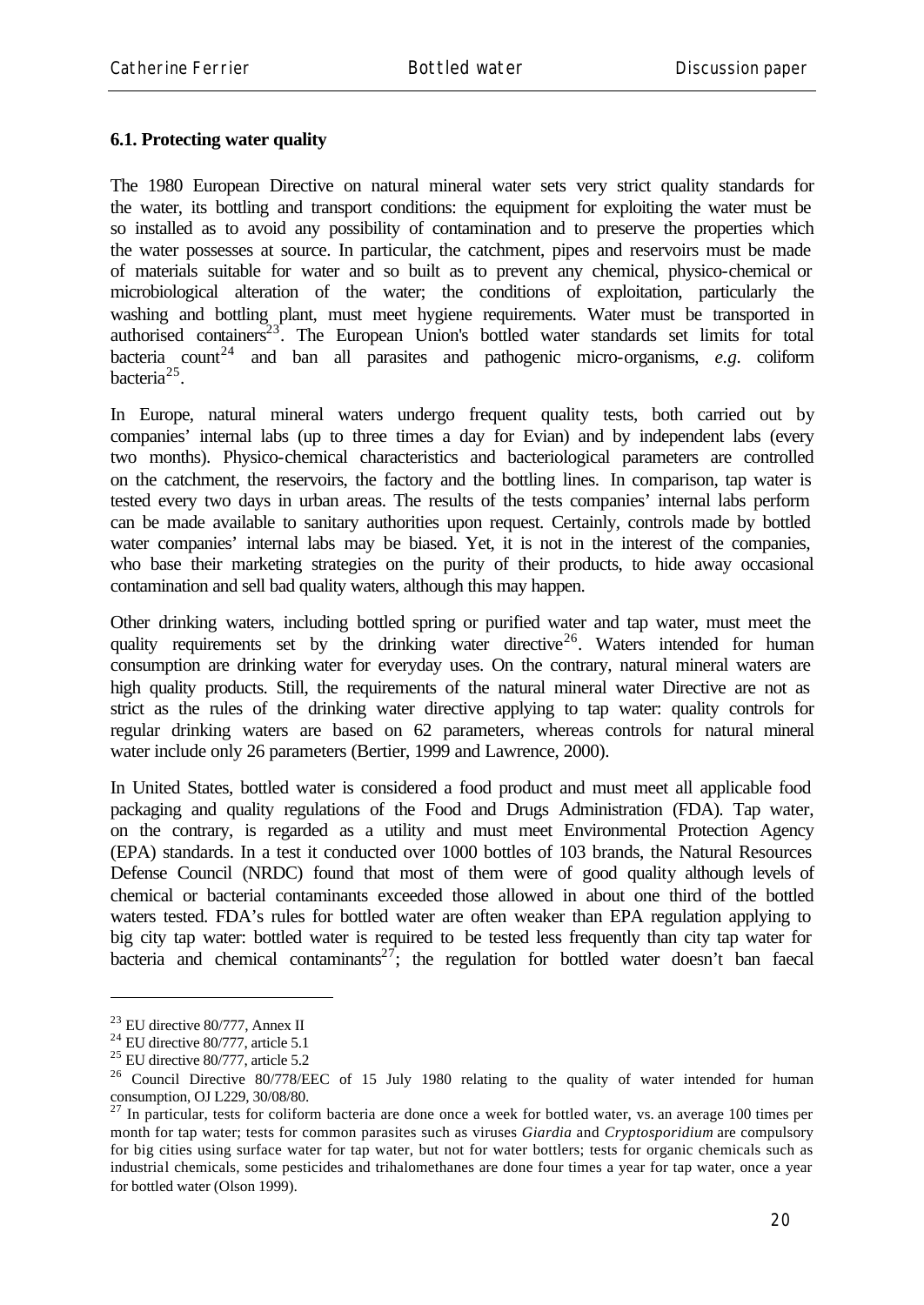coliforms, contrary to municipal tap water. This regulation "completely exempts 60-70% of the bottled water sold in USA", particularly water bottled and sold within the same state, carbonated, or disinfected water.

The 1980 European drinking water directive provides for spring protection: "the spring or outlet must be protected against the risks of pollution"<sup>28</sup>, which implies a strictly regulated abstraction period, allowing for the spring to naturally renew, thus preventing excessive pressure on water resources. However, the natural mineral water directive doesn't refer to specific measures for reducing the use of pesticides in agriculture, for instance, nor to protection areas around water abstraction points, contrary to ordinary drinking water. This last issue is solved at national level. Indeed, natural mineral water companies have an interest in protecting their springs from pollution on their own initiative as this water cannot be treated, but this has a positive environmental impact only on the concerned catchment area and does not extend to other water resources. Evian, e.g., has been able to "control" over the past 200 years the development of economic activities on the spring's catchment area, where no industrial settlements or intensive agriculture and cattle-breeding are allowed. Evian pays the difference between the cost of chemical fertilisers and green manure. In Switzerland, Henniez planted trees on its spring's catchment area because of too high levels of nitrates in its mineral water.

The situation is not so clear in emerging countries. India, for example, lacks standards on bottled water, hygiene requirements for the containers and a mandatory system for testing and monitoring bottled water quality and safety (Jose Rahel, 1998). Indeed, 65% of Indian bottlers simply pump water from any bore well or even municipal water supplies. This results, in addition to poor bottled water quality, in threatening ground water resources because of overexploitation and pollution due to purification and processing.

Indeed, bottled waters are generally of good quality, although they are not exempt of some contamination incidents (e.g.: Perrier in 1990). Yet, good water quality for bottled water doesn't induce good water quality on a broader scale; purified bottled water, as a manufactured product, doesn't need to be of the highest quality prior to being treated, although good quality water at spring would reduce treatment loads and costs.

#### **6.2. Bottled water packaging materials and transport**

Increasingly, major material used by companies to bottle water are plastic (PET and VC), aluminium and glass (see §3.2).

*Plastic* is widely used for bottled water packaging (see Figure 1). Although PVC is still used, PET is increasingly used for many reasons: it is brighter than PVC, very transparent and it almost looks like glass. PET is shatter-resistant and easy to work on. Its light weight (20% lighter than PVC) enables to reduce plastic quantities needed to make a bottle. It is compressible, so volumes of waste are smaller. PET is in addition easy to recycle or remanufacture: it can be turned into polyester carpets, fabrics and fibres for the textile and clothing industry, plastic films, eggs boxes, industrial strapping and new PET bottles. When burnt, it doesn't release chlorine into the atmosphere, contrary to PVC, whatever type of incinerator is used. According to Ekvall (1998), 50cl refillable PET bottles have much lower environmental impacts than other 50cl packaging, regarding potential global warming,

 $28$  EU Directive 80/777.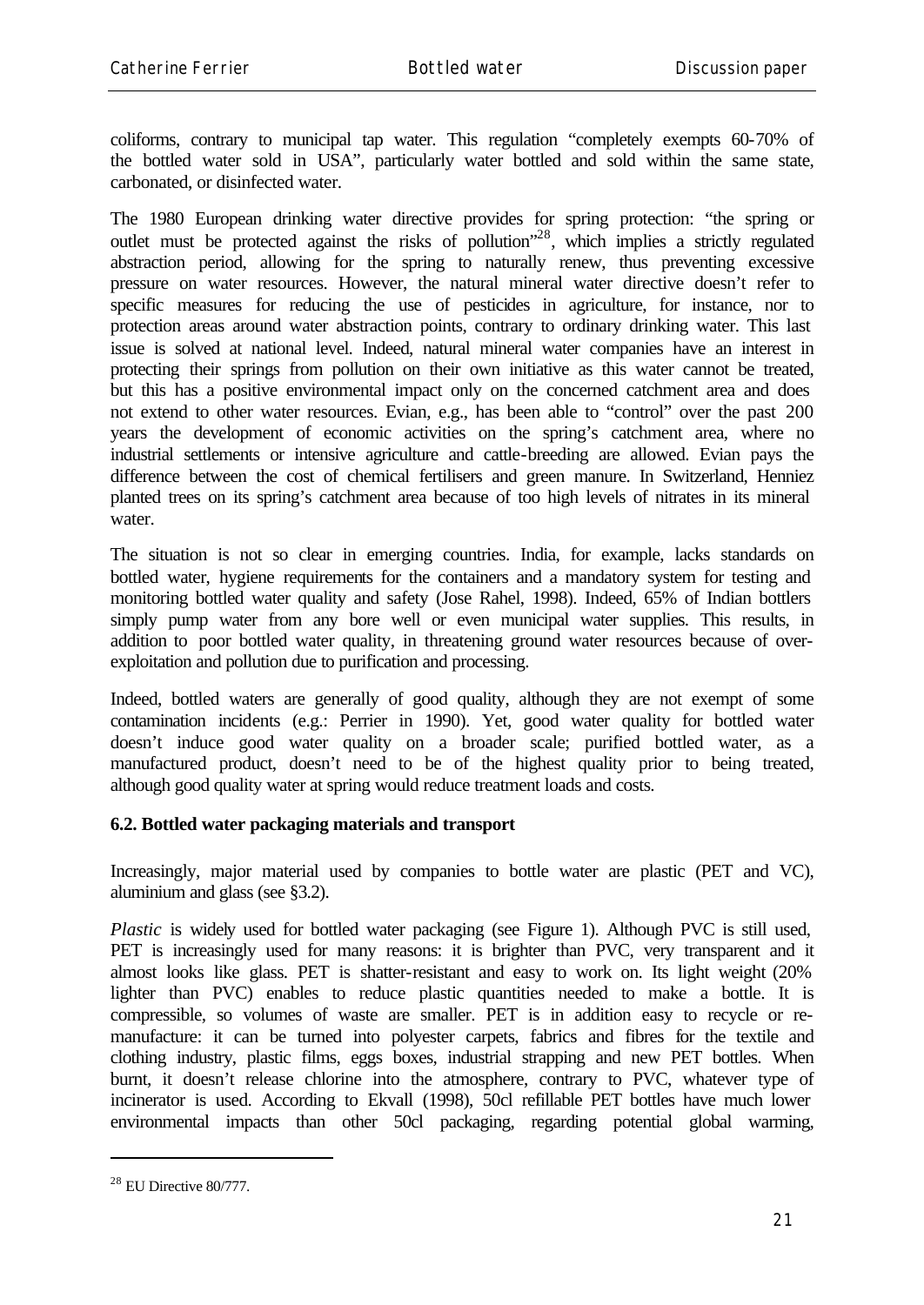acidification and nutrification. However, this depends on different factors, in particular if the bottles are actually refilled and how many times. In United States, 22% of PET was recycled in 1997, up to 80% in Switzerland.

*Aluminium*: when recycled, aluminium doesn't lose its properties, no matter how many times it is re-used. Treating used aluminium enables to reduce by 95% energy needs, as compared to directly producing new aluminium from bauxite. Cans account for 50% of used aluminium. About 25% of the aluminium produced in the world is recycled.

*Glass*: as aluminium, glass doesn't lose its properties when recycled. Glass bottles can be washed and re-filled about 80 times. In Switzerland, 85% of glass is recycled and 77% of new glass produced comes form used glass. Introducing used glass in the manufacturing of new glass products enables to reduce by 25% energy needed.

The three environmental factors considered in Table 1 show that PET is better than aluminium, in turn better than glass. PET requires less energy than aluminium and glass when recycled, it releases fewer emissions into the atmosphere and leaves less solid waste, in particular when not at all or only half recycled. Indeed, energy consumption, atmospheric emissions and solid wastes decline in quantity as the recycling rate increases for the three materials. Still, the manufacture of plastic bottles also can cause release of phthalates, and other by-products of plastic-making, into water, air, or other parts of the environment.

| <b>Container type</b>                | <b>Recycling rate</b>                      |       |      |
|--------------------------------------|--------------------------------------------|-------|------|
|                                      | $0\%$                                      | 50%   | 100% |
|                                      | Energy required (GJ per 1000 litres)       |       |      |
| PET (64 fl oz bottles) <sup>29</sup> | 5.9                                        | 5.0   | 4.1  |
| Aluminium (12 fl oz cans)            | 13.9                                       | 9.2   | 4.4  |
| Glass (16 fl oz bottles)             | 13.7                                       | 9.8   | 5.8  |
|                                      | Atmospheric emissions (kg per 1000 litres) |       |      |
| PET (64 fl oz bottles)               | 7.4                                        | 6.4   | 5.4  |
| Aluminium (12 fl oz cans)            | 16.4                                       | 11.0  | 5.8  |
| Glass (16 fl oz bottles)             | 26.1                                       | 17.5  | 8.8  |
|                                      | Solid waste (kg per 1000 litres)           |       |      |
| PET (64 fl oz bottles)               | 61.6                                       | 42.2  | 22.7 |
| Aluminium (12 fl oz cans)            | 232.6                                      | 128.2 | 23.8 |
| Glass (16 fl oz bottles)             | 840.0                                      | 465.7 | 91.5 |

**Table 1: Energy and environmental impact for soft drinks containers (source: Crittenden, 1997)**

"The energy demand, potential global warming, acidification, nutrification and photochemical ozone formation, are all significantly lower for the refillable glass bottles than for the disposable glass bottles of the same size. The reason is that recycling of glass demands more fuel and electricity than washing and filling of refillable bottles" (Ekvall, 1998). The difference in potential environmental impact of refillable glass bottles and aluminium cans is not significant. Refillable PET bottles are potentially less harmful to the environment than disposable PET bottles: as for glass, recycling of PET demands more fuel and electricity than washing and filling refillable bottles.

 $29$  About 2 litres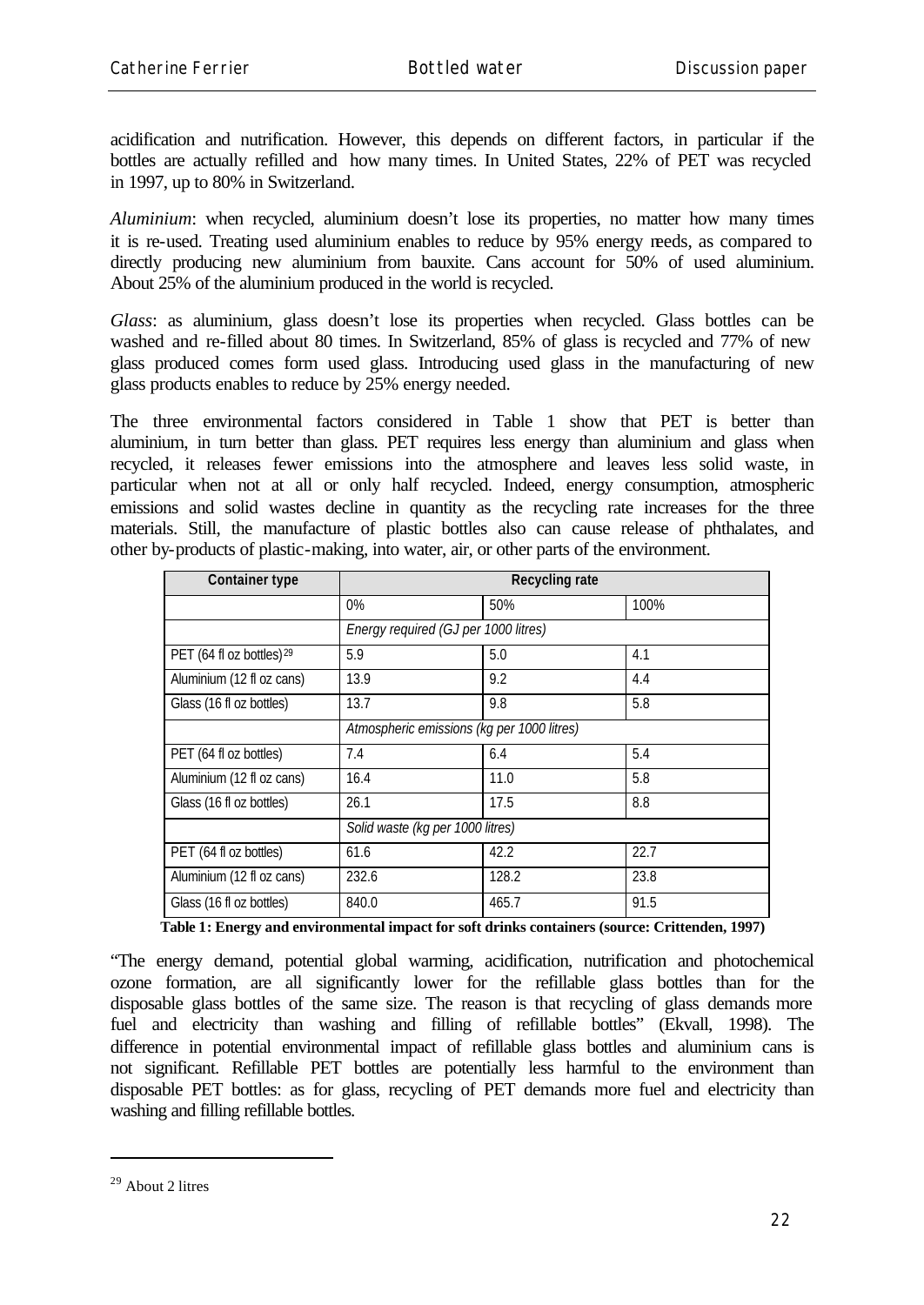Environmental impacts due to fuel combustion and energy needs are lower if the returnable bottles are simply washed and re-filled. Mostly glass bottles are treated this way, while plastic and aluminium packages are generally recycled or remanufactured. However, if we consider transport requirements, the solution of refilling the bottles may be environment friendly only for water bottled and distributed locally. Evian, with a wide distribution network in France and in the world, estimates that using returnable glass packaging would double transport needs, with a smaller volume of water transported per pallets and the return of empty bottles. This would lead to a significant increase in emissions of  $NO_x$ ,  $SO_x$  and  $CO_2$ . This solution also requires large volumes of clean water to wash the bottles (Evian, 2000). Considering this, Evian does not envisage to deliver water in big returnable packaging.

The choice of recycling or re-manufacturing used materials also depends on the cost of new raw material: it is more interesting to recycle plastic products when oil prices are high. In addition, recycling of used packaging requires some necessary infrastructure, publicawareness and know-how to organise their collection and to transform them. This is not possible everywhere in the world. In developing countries, these packaging may as well be burnt, end up on rubbish dumps or be re-used or refilled in poor hygienic conditions. Often, bottled water is sold in packs of 6 bottles, wrapped into an "over-packaging". This produces additional plastic waste.

Trading and transporting bottled water all over the world has obviously a negative impact on the environment, mainly through fuel combustion and the release of polluting particles into the atmosphere. However, this impact is not simple to evaluate as many factors have to be taken into consideration (Ekvall, 1998), particularly:

- $\rightarrow$  the type of transport used: trucks, boats, trains, private cars;
- $\rightarrow$  the age and model of the transport mode (old diesel trucks vs. more recent vehicles using unleaded fuel);
- $\rightarrow$  the distance to travel: producer-retailer-final consumer, or producer-wholesalerretailer-final consumer (these routes can be covered by different types of transport);
- $\leftrightarrow$  the driving modes: urban areas, rural areas, highways.

Depending on all these factors, the impact of the trade and transport of bottled water on, in particular, atmospheric pollution and climate change, can be different. Limiting the transport of bottled water would help reduce negative environmental impact. Indeed, 75% of the world bottled water is produced, bottled and distributed locally. International companies could further limit negative environmental impacts due to transportation by investing, under international brands, in local bottling facilities aimed at providing a local market. Transporting bottled water in bulk containers could also reduce transport needs, although rules should be very strict concerning the sanitary conditions of such transports. In Europe, the regulation on natural mineral water limits bottles' volumes to a maximum 8 litres in order to ensure, among other reasons, the best possible sanitary environment.

### **7. Conclusion**

Drinking bottled water has become a trivial habit in many people's everyday lives. Bad tap water taste or quality, fitness objectives or safety purposes, numerous reasons lead consumers to buy bottled water. Bottled water may even be necessary, for instance in case of temporary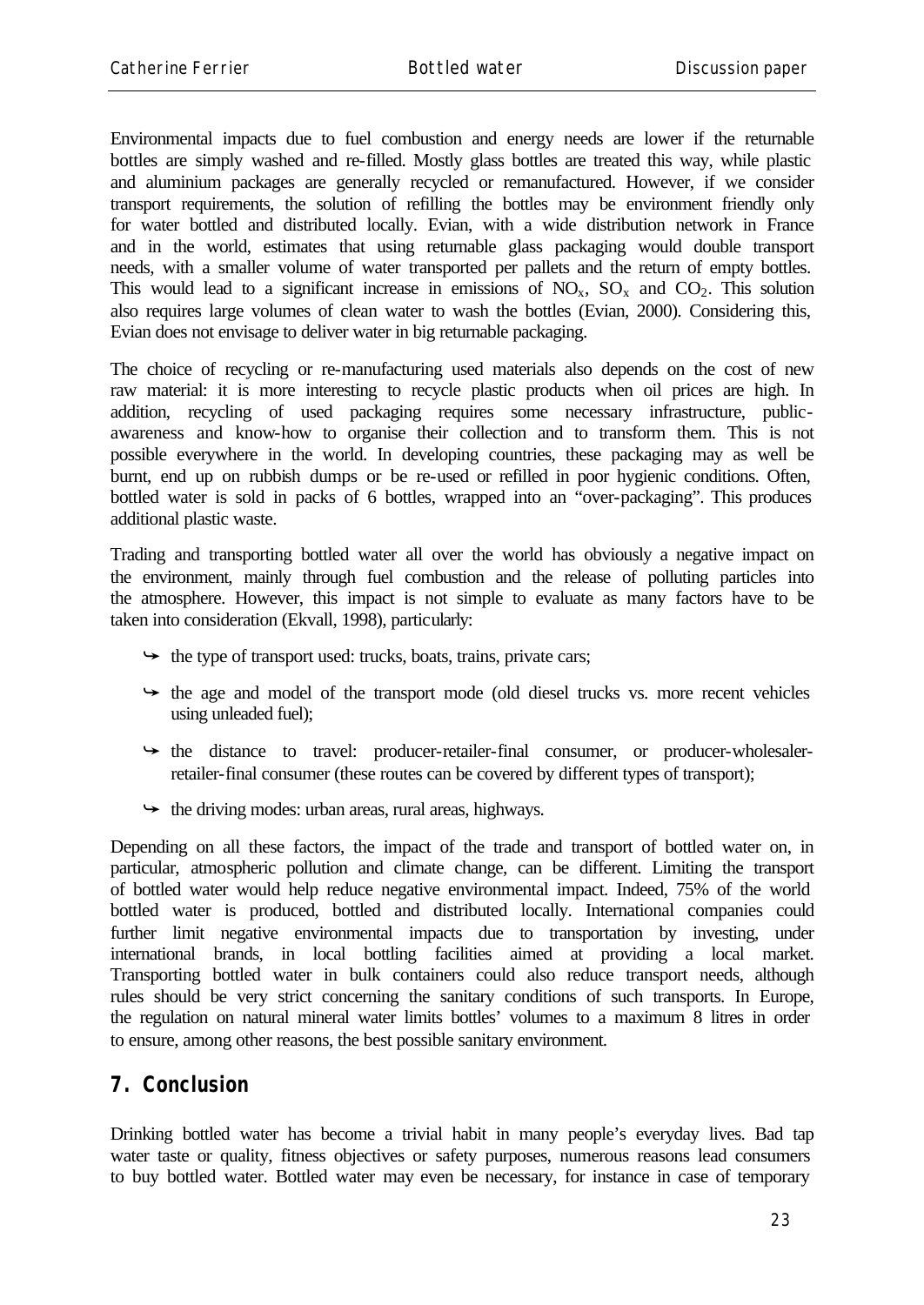tap water contamination. The trend toward consuming more and more bottled water will keep increasing in the coming years. This flourishing market is profitable for a high number of companies, and employs thousands of people world-wide.

Bottled water quality is generally good, although it can suffer from the same contamination hazards as tap water. In Europe, natural mineral waters quality is frequently tested, both by independent labs and by companies' internal services. These latter controls may not be fully reliable. Yet, it is not in the interest of the companies, who base their marketing strategies on the purity of their products, to hide away occasional and traceable contamination. To make sure bottled water quality is as good as it is claimed to be, companies should release their quality tests on a day-to-day basis and make them available to a wide number of people, for instance through the internet. It is essential that consumers have access to major information, directly on the bottles' labels, i.e., the "type" of water (natural mineral water, purified water, etc.), its mineral composition, the location of the spring or the treatments this water may have undergone. International companies locally investing in bottled water businesses should make sure that the products are of good quality and packed is hygienic conditions, particularly in emerging and developing countries. They should also be careful to the additional pressure they put on local water resources.

International standards could facilitate the access to bottled water products, for instance simplifying bottled water designations. The standards the Codex Alimentarius Commission is working on could be given more importance in the future due to the increasing bottled water trade. Once mere recommendations, these standards could be referred to in trade controversies under the World Trade Organisation rules.

Negative environmental impacts of bottled water could be reduced implementing simple solutions, e.g. re-using bottles of water in adequate sanitary conditions on a local basis, rather than just recycle or re-manufacture them into new products. Certification of local supplies under international brand names could reduce environmental impacts due to world-wide transportation of some bottled water brands. Could the current increase in bottled water consumption threaten local water resources, in particular in countries already facing alarming water problems (i.e. in Asia and the Pacific, where the major increase in bottled water consumption is taking place)? Either bottled water put an additional pressure on local water resources already under stress, or imported bottled water slightly reduce water stress.

Is bottled water a threat to tap water? Some proposals suggested that, considering that using tap water for drinking or cooking represents only a minor part of households' tap water consumption, it would not be necessary anymore to provide them with fully drinking quality tap water. Tap water could be of lower quality, and replaced, for drinking purposes, by carboy-delivered purified water. Nevertheless, bottled water should not be considered a sustainable alternative to tap water, as it is not exempt from periodical contamination. In addition, tap water is more energy-efficient as it is provided through underground pipes, compared to fuel and energy needed for filling bottles and transporting them around the world. Tap water is and should remain a public service meant to deliver good quality drinking water.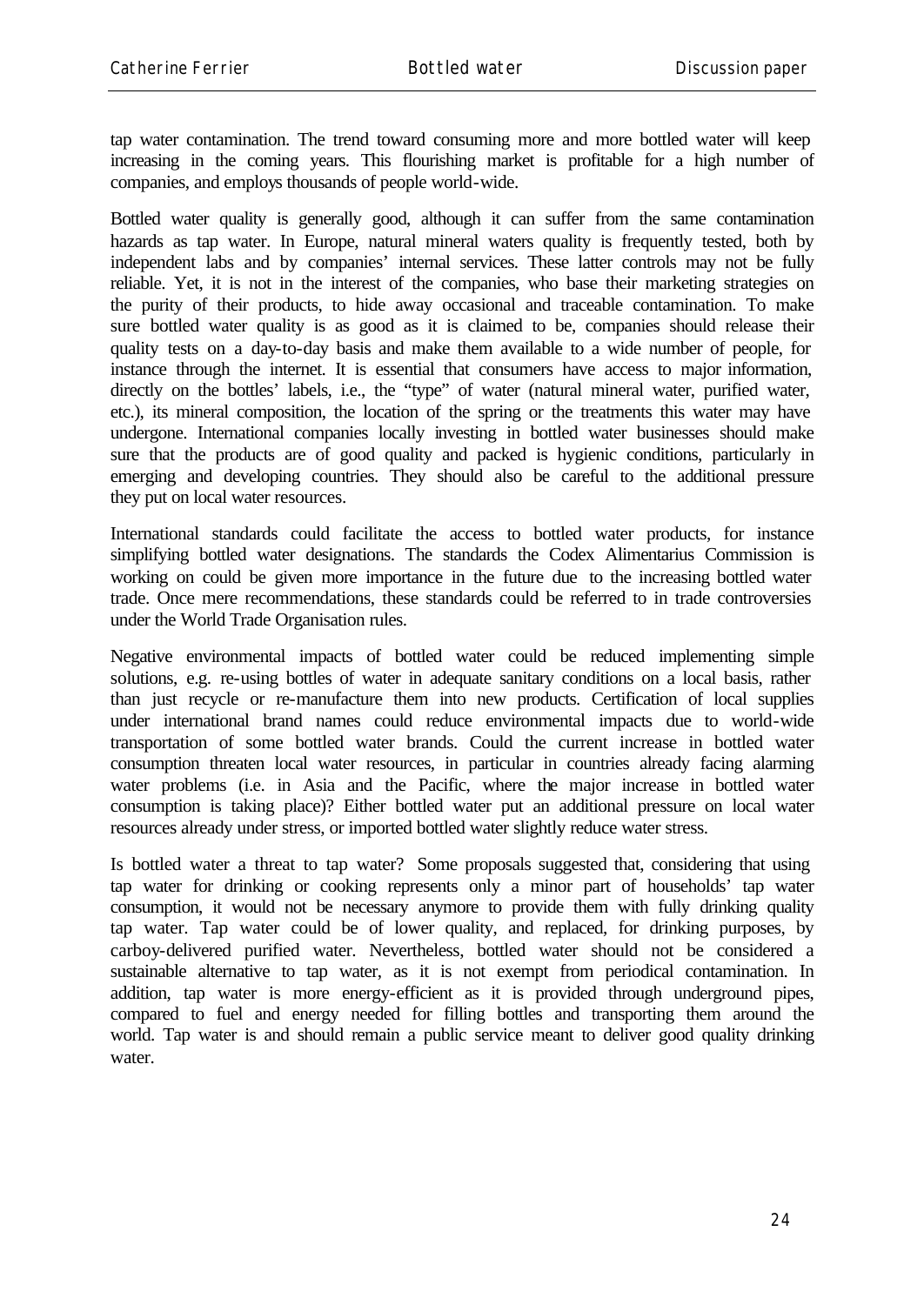## **References**

- Auby, J.-F. (1994): "Les eaux minérales", Presses Universitaires de France, collection Que sais-je?
- Belot, L. (2000): "L'eau en bouteille, bataille des géants de l'agroalimentaire", in *Le Monde*, 23 May 2000
- Bertier, V. (1999): "L'exploitation des eaux minérales naturelles est-elle durable au regard du droit communautaire?", Faculty of Law and Economic Sciences, Limoges
- Council Directive 80/777/EEC of 15 July 1980 on the approximation of the laws of the Member States relating to the exploitation and marketing of natural mineral waters, OJ L 229, 30.08.1980
- Council Directive 80/778/EEC of 15 July 1980 relating to the quality of water intended for human consumption, OJ L 229 30.08.1980
- Council Directive 98/83/EC of 3 November 1998 on the quality of water intended for human consumption, OJ L 330, 05.12.1998
- Crittenden, B. (1997): "Environmental life cycle analysis: a tool for waste minimisation", Institution of Chemical Engineers, *Environment97* http://www.environment97.org/text/reception/r/techpapers/papers/g12.htm
- Danone (2000): "Annual report 1999", Groupe Danone
- Ekvall, T. (1998): "Life cycle assessment of packaging systems for beer and soft drinks", Danish Environmental Protection Agency, Project n° 399
- Evian (2000): "Water... it's life", SA des eaux minérales d'Evian
- Evina, E. (1992): "Le guide du buveur d'eau", Solar
- Fabre-Pujol, A. *et. al.* (1999): "Rapport fait au nom de la Commission d'Enquête sur certaines pratiques des groupes nationaux et multinationaux industriels, de services et financiers et leurs conséquences sur l'emploi et l'aménagement du territoire", Tome III: "Etudes des comptes de dix groupes et auditions des directions et syndicats", Rapport n°1667, 2 June. http://www.assemblee-nat.fr/2/dossiers/grindus/3petu.htm
- IBWA (2000): "Frequently asked questions", http://www.bottledwater.org/public/faqs.htm
- IFEN (2000): "La préoccupation des Français pour la qualité de l'eau", in *Les données de l'environnement* n°57, August
- José, Raphel (1998): "Bottled water entreprise in India" un-published study 39 pages.
- Latham, M. (1997): "Human nutrition in the developing world", in *Food and Nutrition Series*, n°29, Food and Agriculture Organisation of the United Nations (FAO)
- Lawrence, G. (2000): "European water policy: what's in the pipeline?", The ICE Annual European Lecture, 16 May 2000